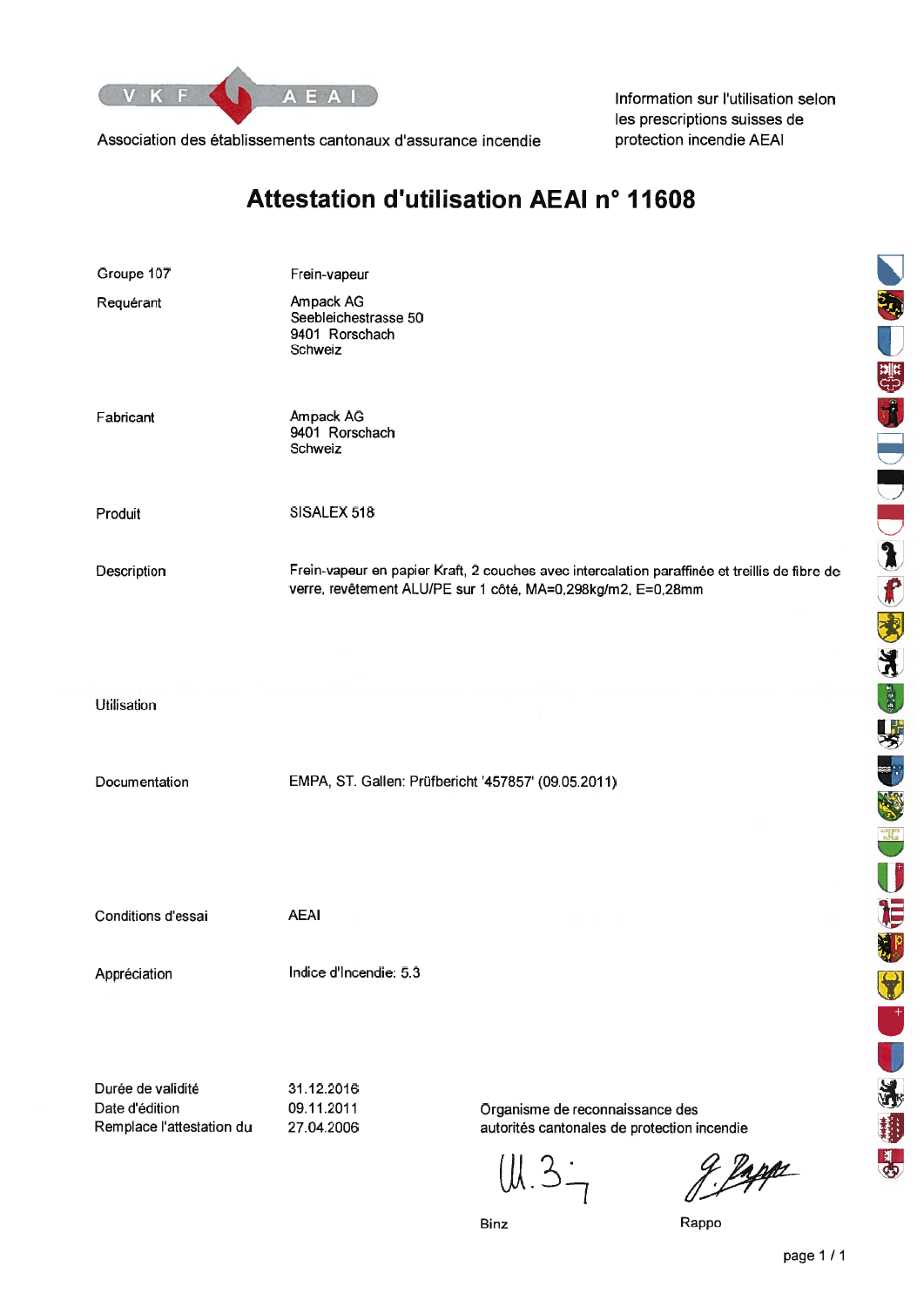#### **Declaration of Performance Sisalex 518: 1,5 x 50 m**

Ampack AG · Bautechnik Seebleichestrasse 50 Postfach CH-9401 Rorschach Tel. 071 858 38 00 · Fax 071 858 38 37 ampack@ampack.ch



www.ampack.ch

| <b>Item</b> | <b>Performance description</b>                                                                                                                                                                                                                                                                                        |
|-------------|-----------------------------------------------------------------------------------------------------------------------------------------------------------------------------------------------------------------------------------------------------------------------------------------------------------------------|
| 1           | Unique identification code of the product type:<br>Sisalex 518                                                                                                                                                                                                                                                        |
| 2           | Type number for identification of the construction product according to<br>Article 11 Par. 4:<br>Sisalex 518                                                                                                                                                                                                          |
| 3           | Use of the construction product intended by the manufacturer according to the<br>applicable, harmonised technical specification:<br>Vapour check or vapour barrier according to DIN EN 13984 - Sealing membranes - Plastic<br>and elastomer membranes - Definitions and characteristics; German version EN 13984:2013 |
| 4           | Product name and contact address according to Article 11 Par. 5:<br>Sisalex 518                                                                                                                                                                                                                                       |
|             | Ampack AG<br>Seebleichestrasse 50<br>CH-9401 Rorschach                                                                                                                                                                                                                                                                |
| 5           | Name and address of authorised representative according to Article 12 Par. 2:<br>Ampack AG<br>Seebleichestrasse 50<br>CH 9401 Rorschach                                                                                                                                                                               |
| 6           | System for the assessment and verification of constancy of performance in accordance<br>with Appendix V, Point 1.4. of the BauPV (Construction Products' Regulations):<br>System 3                                                                                                                                    |
| 7           | Performance declaration for a construction product for which a harmonised European<br>standard exists:<br>MPA Erwitte (0432) has carried out the testing for the fire behaviour.<br>KIWA TBU Greven (0799) has carried out the testing for the sD-value.                                                              |
| 8           | Performance Declaration for a construction product for which a European Technical<br>Assessment has been drawn up:                                                                                                                                                                                                    |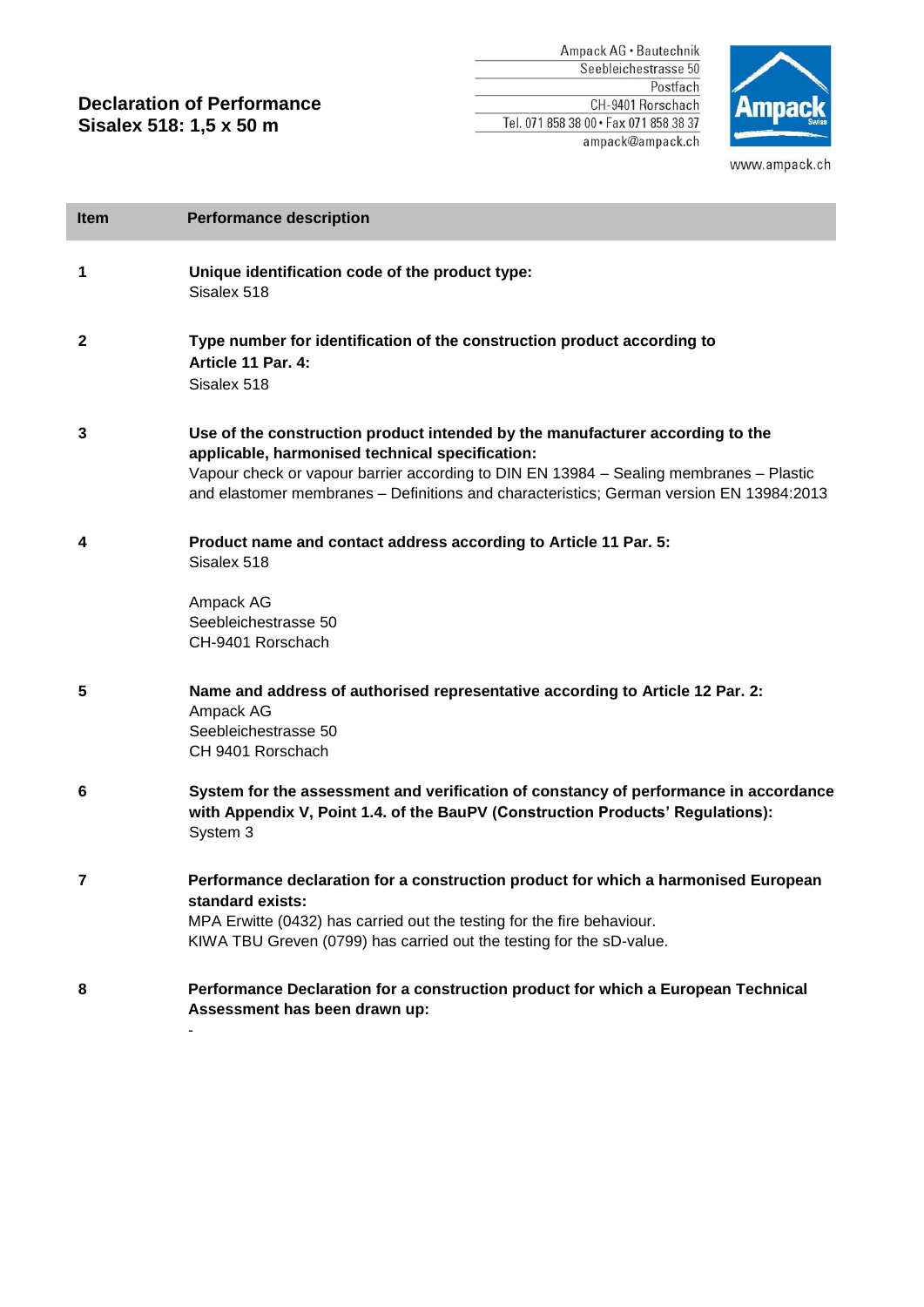#### **9 Declared Performance:**

Harmonised European Standard: EN 13984:2013

| Sisalex 518                                  |                                                                                                 |                                |                         |                         |                          |
|----------------------------------------------|-------------------------------------------------------------------------------------------------|--------------------------------|-------------------------|-------------------------|--------------------------|
| Harmonised European<br>Standard:             | EN 13984:2013                                                                                   |                                |                         |                         |                          |
| <b>Major characteristics</b>                 |                                                                                                 |                                | Performance             |                         |                          |
| <b>Property</b>                              | <b>Method</b>                                                                                   | <b>Units</b>                   | <b>Nominal</b><br>value | <b>Minimum</b><br>value | <b>Maximum</b><br>value  |
| Product description                          | EN 13984:2013                                                                                   | ÷,                             | Typ A                   |                         |                          |
| Thickness                                    | <b>DIN EN 1849-2</b>                                                                            | mm                             |                         |                         |                          |
| Mass per unit area                           | <b>DIN EN 1849-2</b>                                                                            | g/m <sup>2</sup>               | 175                     | $-10%$                  | $+10%$                   |
| Width                                        | <b>DIN EN 1848-2</b>                                                                            | m                              | 1,5                     | $-0,5%$                 | $+1,5%$                  |
| Length                                       | <b>DIN EN 1848-2</b>                                                                            | m                              | 50                      | $-0\%$                  |                          |
| Straightness                                 | <b>DIN EN 1848-2</b>                                                                            | mm/10m                         | < 75                    |                         |                          |
| Fire behaviour                               | DIN EN 13 501-1<br>EN ISO 11925-2                                                               | $\blacksquare$                 | E                       | ÷,                      | $\overline{\phantom{a}}$ |
| Waterproofing                                | DIN EN 1928, Procedure A                                                                        | $\blacksquare$                 | Passed at 2<br>kPa      |                         |                          |
| Water vapour permeability                    | EN 1931                                                                                         | m                              | >1'500                  |                         |                          |
| Resistance against impact load               | EN 12 691                                                                                       | mm                             | Not required            |                         |                          |
| Maximum longitudinal tensile<br>strength     | DIN EN 12 311-2, without<br>support liner<br>EN 13 859-1, Appendix A, with<br>support liner     | $N/5$ cm                       | 180                     |                         |                          |
| Maximum transverse tensile<br>strength       | DIN EN 12 311-2, without<br>support liner<br>EN 13 859-1, Appendix A, with<br>support liner     | $N/5$ cm                       | 160                     |                         |                          |
| Longitudinal elongation                      | DIN EN 12 311-2, without<br>support liner<br>EN 13 859-1, Appendix A, with<br>support liner     | $\%$                           | 20                      |                         |                          |
| Transverse elongation                        | DIN EN 12 311-2, without<br>support liner<br>EN 13 859-1, Appendix A, with<br>support liner     | %                              | 15                      |                         |                          |
| Longitudinal resistance to<br>tearing (nail) | DIN EN 12 310-1 without<br>support liner<br>EN 13 859-1, Appendix B, with<br>support liner      | N                              | 180                     |                         |                          |
| Transverse resistance to<br>tearing (nail)   | DIN EN 12 310-1 without<br>support liner<br>EN 13 859-1:2010, Appendix<br>B, with support liner | $\mathsf{N}$                   | 180                     |                         |                          |
| Durability                                   |                                                                                                 |                                |                         |                         |                          |
| Water vapour resistance after<br>ageing      | EN 1296, 70°C<br>EN 1931                                                                        | $\blacksquare$                 | passed                  |                         |                          |
| Resistance to alkalis                        | <b>EN 1847</b>                                                                                  | ä,                             | Not required            |                         |                          |
| Resistance against deformation<br>under load | DIN 13 984, Appendix B                                                                          | mm/time unit<br>or %/time unit | Not required            |                         |                          |
| Air tightness                                | Manufacturer's data                                                                             | $\blacksquare$                 | Airtight                |                         |                          |
| Surface tension                              |                                                                                                 | dyn                            |                         |                         |                          |
| Hazardous substances                         | To be specified                                                                                 | $\overline{\phantom{a}}$       | None                    |                         |                          |
| Visible defects                              | EN 1850-2                                                                                       | $\blacksquare$                 | None                    |                         |                          |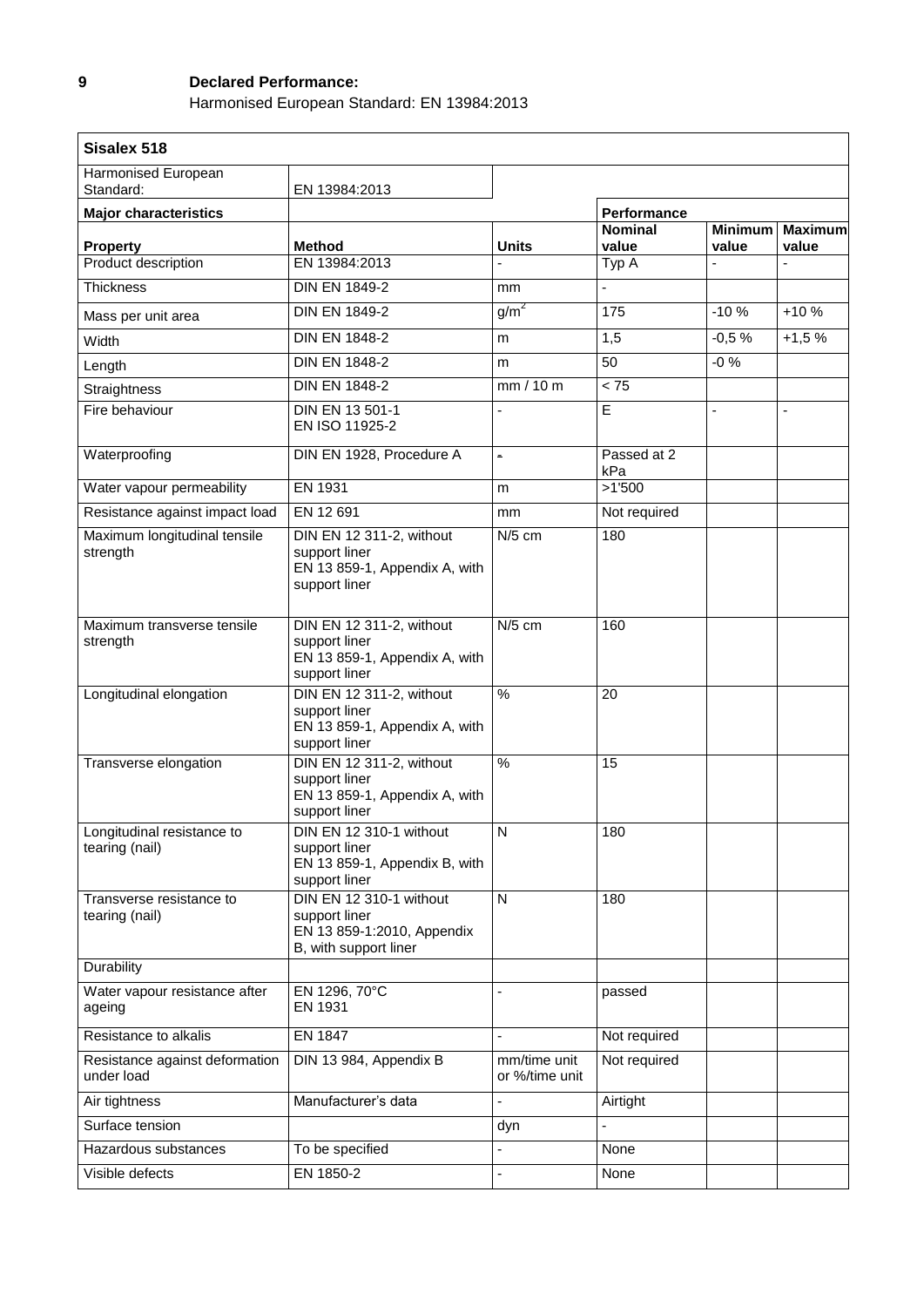#### **10 The performance of the product according to Number 1 and Number 2 corresponds to the declared performance according to Number 9.**

The manufacturer alone is responsible for the creation of the Performance Declaration according to Number 4.

Signed for and in the name of the manufacturer by:

Rorschach, 28.02.2017

U. Hang

Ulrich Höing Head of Technology and Development, Ampack AG, Rorschach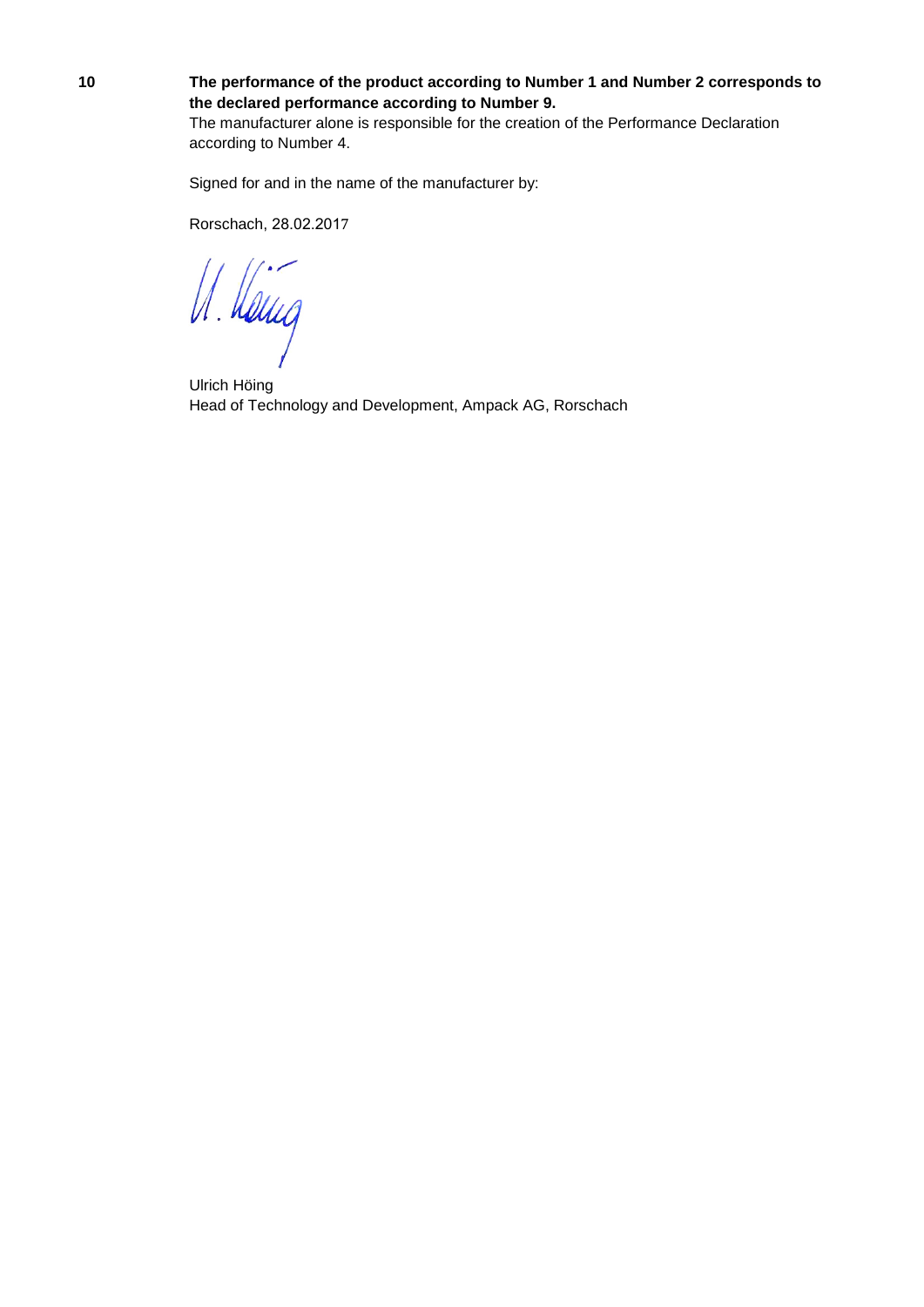Sicherheitsdatenblätter

88/379/EG

Sisalex™ 518

### **sécurité**

gem. CH-Verordnung 813.013.4 über<br>Sicherheitsdatenblätter für Gifte und umweltgefährliche Stoffe und EG Richtlinie conformément à l'ordonnance suisse 813.013.4 sur les fiches de données de sécurité relatives aux toxiques et aux substances dangereuses pour l'environnement ainsi qu'à la directive européenne 88/379/CE

Sisalex™ 518

#### **Scheda di Sicurezza**

Ai sensi della normativa elvetica CH - 813.013.4 su Schede di Sicurezza per Materie tossiche e nocive per l´ambiente e secondo direttive CEE 88/379/CE

Sisalex™ 518 Seite 1/19

| <b>Produktegruppe</b>     | Innenausbau                             |
|---------------------------|-----------------------------------------|
| <b>Groupe de produits</b> | Application intérieure                  |
| Gruppo prodotti           | Applicazione interna                    |
| <b>Produkt</b>            | Feuchtigkeitssperre/Dampfsperre         |
| <b>Produit</b>            | Barrière d'humidité/barrière-vapeur     |
| <b>Prodotto</b>           | Barriera contro umidità/barriera-vapore |

#### **1 Stoff-/Erzeugnis- und Firmenbezeichnung Identification de la substance/du produit et de la société Denominazione della sostanza/preparato e della ditta**

| 1.1 | Produktbezeichnung<br>Désignation du produit<br><b>Nome commerciale</b>                  | Sisalex <sup>™</sup> 518                                                                                                                                               |
|-----|------------------------------------------------------------------------------------------|------------------------------------------------------------------------------------------------------------------------------------------------------------------------|
| 1.2 | Angaben zu Lieferant<br>Données concernant le fournisseur<br><b>Produttore/Fornitore</b> | Ampack AG Bautechnik<br>Seebleichestr. 50<br>CH-9401 Rorschach<br>Tel: +41/71/858 38 00<br>Fax: +41/71/858 38 37                                                       |
| 1.3 | <b>Notrufnummer</b><br>Numéro d'appel d'urgence<br>Informazioni d'emergenza              | +41/71/858 38 00 (Mo/Lun - Fr/Ven 08.00-11.30 /<br>14.00-16.00)<br>+41/01/251 51 51 (Toxikologisches Informationszentrum<br>centre anti-poison / centro tossicologico) |

#### **2 Zusammensetzung / Angaben zu den Bestandteilen Composition / Données sur les composants Composizione / Informazioni sui componenti 2.1** Chemische Charakterisierung  $\mathbf{\dot{y}}$  Stoff  $\mathbf{\hat{y}}$  Erzeugnis Verbund bestehend aus zwei Kraftpapieren und einer flammhemmenden Parafinmittellage und eingelegtem Glasfasernetz zur Reissverstärkung. Einseitig mit einer Alu/PE-Kaschierung. - Kraftpapier (100% Zellulose) ca. 80  $g/m^2$

|                                | - Parafin/Glasfasernetz<br>- Aluminium/PE 7µ           | - Kraftpapier (100% Zellulose)                                                                                                                                                            |                                                                                   | ca. 130 $q/m^2$<br>ca. 80 $q/m^2$<br>ca. $1 g/m^2$               |  |
|--------------------------------|--------------------------------------------------------|-------------------------------------------------------------------------------------------------------------------------------------------------------------------------------------------|-----------------------------------------------------------------------------------|------------------------------------------------------------------|--|
| $2.2$                          |                                                        | <b>Chemische Bezeichnung</b>                                                                                                                                                              |                                                                                   | entfällt bei Erzeugnis/Gemisch                                   |  |
| 2.3                            | <b>CAS-Nummer</b>                                      |                                                                                                                                                                                           |                                                                                   | entfällt bei Erzeugnis/Gemisch                                   |  |
| 2.4<br>2.5                     | <b>EINECS/ELINCS-Nummer</b><br><b>Chemische Formel</b> |                                                                                                                                                                                           |                                                                                   | entfällt bei Erzeugnis/Gemisch<br>entfällt bei Erzeugnis/Gemisch |  |
| 2.6                            |                                                        | Gefährliche Inhaltsstoffe                                                                                                                                                                 |                                                                                   | n.a.                                                             |  |
| 2.7                            | <b>Hinweise</b>                                        |                                                                                                                                                                                           |                                                                                   | n.a.                                                             |  |
| Ampack AG<br><b>Bautechnik</b> | 0 - - List - Lessine - - - DO                          | Ampack<br><b>Bautechnik GmbH</b><br>$A_{\text{H}}$ $B_{\text{H}}$ $B_{\text{H}}$ $B_{\text{H}}$ $B_{\text{H}}$ $B_{\text{H}}$ $B_{\text{H}}$ $B_{\text{H}}$ $B_{\text{H}}$ $B_{\text{H}}$ | Ampack Handels GmbH<br>Industriezentrum NÖ Süd<br>$0 + 1 - 1 - 0 + 0 + 1 + 0 + 0$ | Ampack S.A.R.L.<br>Le Cartecentre<br>1.001.0                     |  |

Seebleichestrasse 50 CH-9400 Rorschach Tel. 071 858 38 00 Fax 071 858 38 37

Alte Biberacher Strasse 5 D-88447 Warthausen Tel. 07351 1981 0 Fax 07351 19811 50

Strasse 2d, Objekt M 44 A-2355 Wiener Neudorf Tel. 02236 46 805 Fax 02236 26 965

1 Rue René Blanc F-74100 Annemasse Tél. 04 50 92 57 87 Fax 04 50 92 57 53

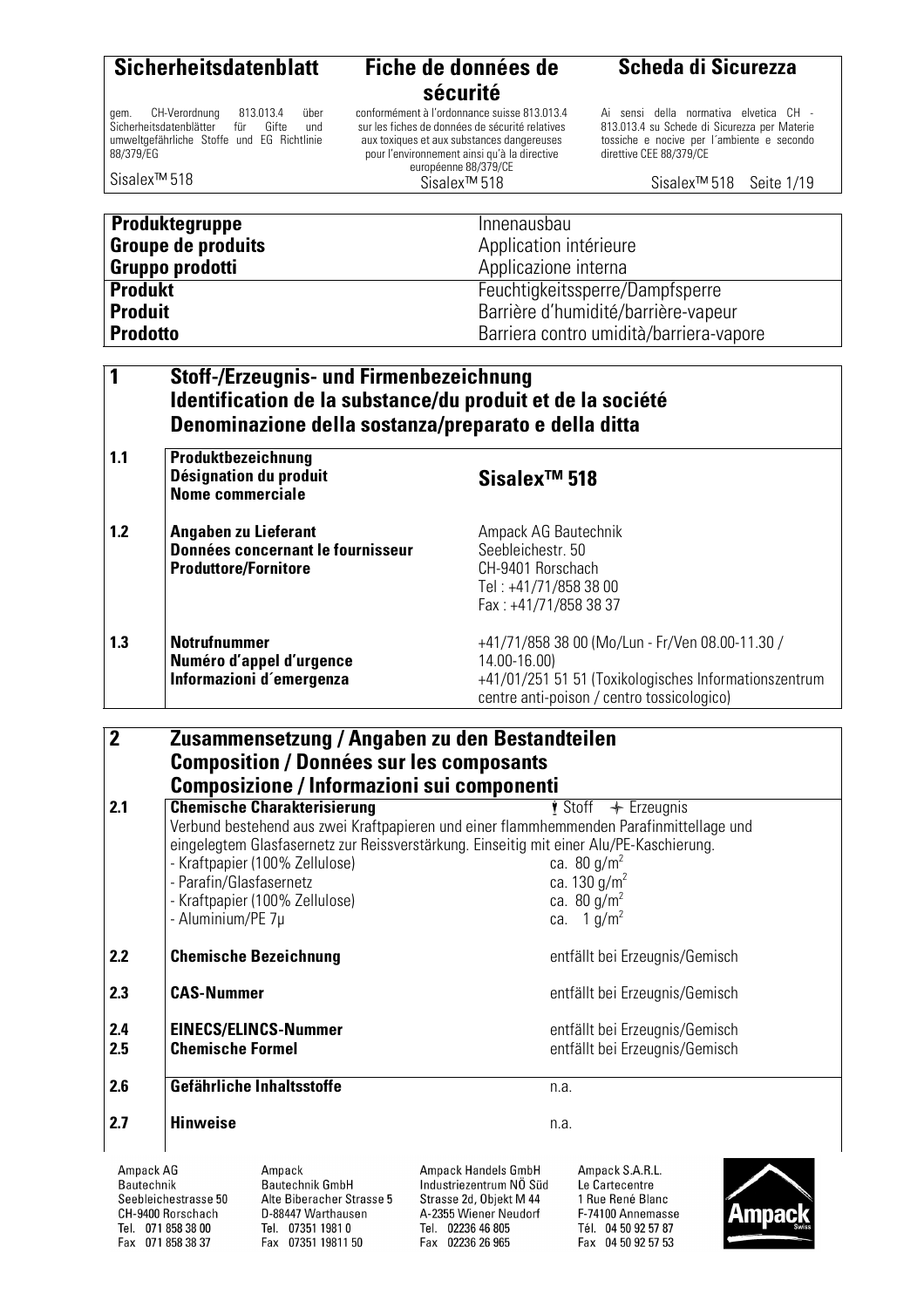|                          | <b>Sicherheitsdatenblatt</b>                                                                                                       | Fiche de données de                                                                                                                                                                                                | <b>Scheda di Sicurezza</b>                                                                                                                                      |
|--------------------------|------------------------------------------------------------------------------------------------------------------------------------|--------------------------------------------------------------------------------------------------------------------------------------------------------------------------------------------------------------------|-----------------------------------------------------------------------------------------------------------------------------------------------------------------|
|                          |                                                                                                                                    | sécurité                                                                                                                                                                                                           |                                                                                                                                                                 |
| qem.<br>88/379/EG        | 813.013.4<br>CH-Verordnung<br>über<br>Sicherheitsdatenblätter<br>für<br>Gifte<br>und<br>umweltgefährliche Stoffe und EG Richtlinie | conformément à l'ordonnance suisse 813.013.4<br>sur les fiches de données de sécurité relatives<br>aux toxiques et aux substances dangereuses<br>pour l'environnement ainsi qu'à la directive                      | Ai sensi della normativa elvetica CH -<br>813.013.4 su Schede di Sicurezza per Materie<br>tossiche e nocive per l'ambiente e secondo<br>direttive CEE 88/379/CE |
| Sisalex <sup>™</sup> 518 |                                                                                                                                    | européenne 88/379/CE<br>Sisalex <sup>™</sup> 518                                                                                                                                                                   | Sisalex <sup>™</sup> 518<br>Seite 2/19                                                                                                                          |
| 2.1                      | <b>Caractéristiques chimiques</b>                                                                                                  |                                                                                                                                                                                                                    | <i>i</i> Substance<br>$+$ Produit                                                                                                                               |
|                          | - papier kraft (100% cellulose)<br>- paraffine/filet de fibres de verre<br>- papier kraft (100% cellulose)<br>- aluminium/PE 7µ    | Composite de deux papiers kraft, d'une couche médiane ignifuge en paraffine et d'une couche de fibres<br>de verre insérée pour renforcer la resistance à la déchirure. Revêtement en alu/PE sur une face.<br>ca.   | ca. 80 $g/m^2$<br>ca. 130 $g/m^2$<br>ca. $80 g/m^2$<br>1 $g/m^2$                                                                                                |
| 2.2                      | <b>Désignation chimique</b>                                                                                                        |                                                                                                                                                                                                                    | ne concerne pas le produit/mélange                                                                                                                              |
| 2.3                      | <b>Numéro CAS</b>                                                                                                                  |                                                                                                                                                                                                                    | ne concerne pas le produit/mélange                                                                                                                              |
| 2.4                      | <b>Numéro EINECS/ELINCS</b>                                                                                                        |                                                                                                                                                                                                                    | ne concerne pas le produit/mélange                                                                                                                              |
| 2.5                      | <b>Formule chimique</b>                                                                                                            |                                                                                                                                                                                                                    | ne concerne pas le produit/mélange                                                                                                                              |
| 2.6                      | <b>Composants dangereux</b>                                                                                                        | n.a.                                                                                                                                                                                                               |                                                                                                                                                                 |
| 2.7                      | <b>Conseils</b>                                                                                                                    | n.a.                                                                                                                                                                                                               |                                                                                                                                                                 |
| 2.1                      | <b>Caratterizzazione chimica</b><br>con un folglio di alluminio/PE.                                                                | Una combinazione composte da due strati di carta kraft ed uno strato intermedio paraffina, resistente<br>alle fiamme e di una rete in fibra di vetro interposta come rinforzo contro rotture. Rivestito da un lato | $\dot{\bullet}$ Sostanza $\leftarrow$ Preparato                                                                                                                 |

|     | alle fiamme e di una rete in fibra di vetro interposta come rinforzo contro rotture. Rivestito da un lato<br>con un folglio di alluminio/PE. |                                   |
|-----|----------------------------------------------------------------------------------------------------------------------------------------------|-----------------------------------|
|     | - carta kraft (100% cellulose)                                                                                                               | ca. $80 g/m^2$                    |
|     | - paraffina/rete in fibra di vetro<br>- carta kraft (100% cellulose)                                                                         | ca. 130 $g/m^2$<br>ca. $80 g/m^2$ |
|     | - alluminio 7µ                                                                                                                               | ca. $1 g/m^2$                     |
|     |                                                                                                                                              |                                   |
| 2.2 | <b>Denominazione chimica</b>                                                                                                                 | non necess. per preparati/miscele |
| 2.3 | <b>Numero CAS</b>                                                                                                                            | non necess. per preparati/miscele |
| 2.4 | <b>Numero EINECS/ELINCS</b>                                                                                                                  | non necess. per preparati/miscele |
| 2.5 | Formula chimica                                                                                                                              | non necess. per preparati/miscele |
| 2.6 | Ingredienti pericolosi                                                                                                                       | n.a.                              |
| 2.7 | <b>Indicazioni</b>                                                                                                                           | n.a.                              |
|     |                                                                                                                                              |                                   |

#### $\overline{\mathbf{3}}$ **3 Mögliche Gefahren Identification des dangers Individuazione dei pericoli**

**3.1** Das Produkt ist bei sachgerechter Anwendung bezüglich Gefährdung von Gesundheit und Umwelt als vollkommen sicher zu betrachten

**3.1** Lorsqu'il est utilisé correctement, le produit ne présente aucun danger pour la santé et l'environnement.

Ampack AG Bautechnik Seebleichestrasse 50 CH-9400 Rorschach Tel. 071 858 38 00 Fax 071 858 38 37

Ampack Bautechnik GmbH Alte Biberacher Strasse 5 D-88447 Warthausen Tel. 07351 1981 0 Fax 07351 19811 50

Ampack Handels GmbH Industriezentrum NÖ Süd Strasse 2d, Objekt M 44 A-2355 Wiener Neudorf Tel. 02236 46 805 Fax 02236 26 965

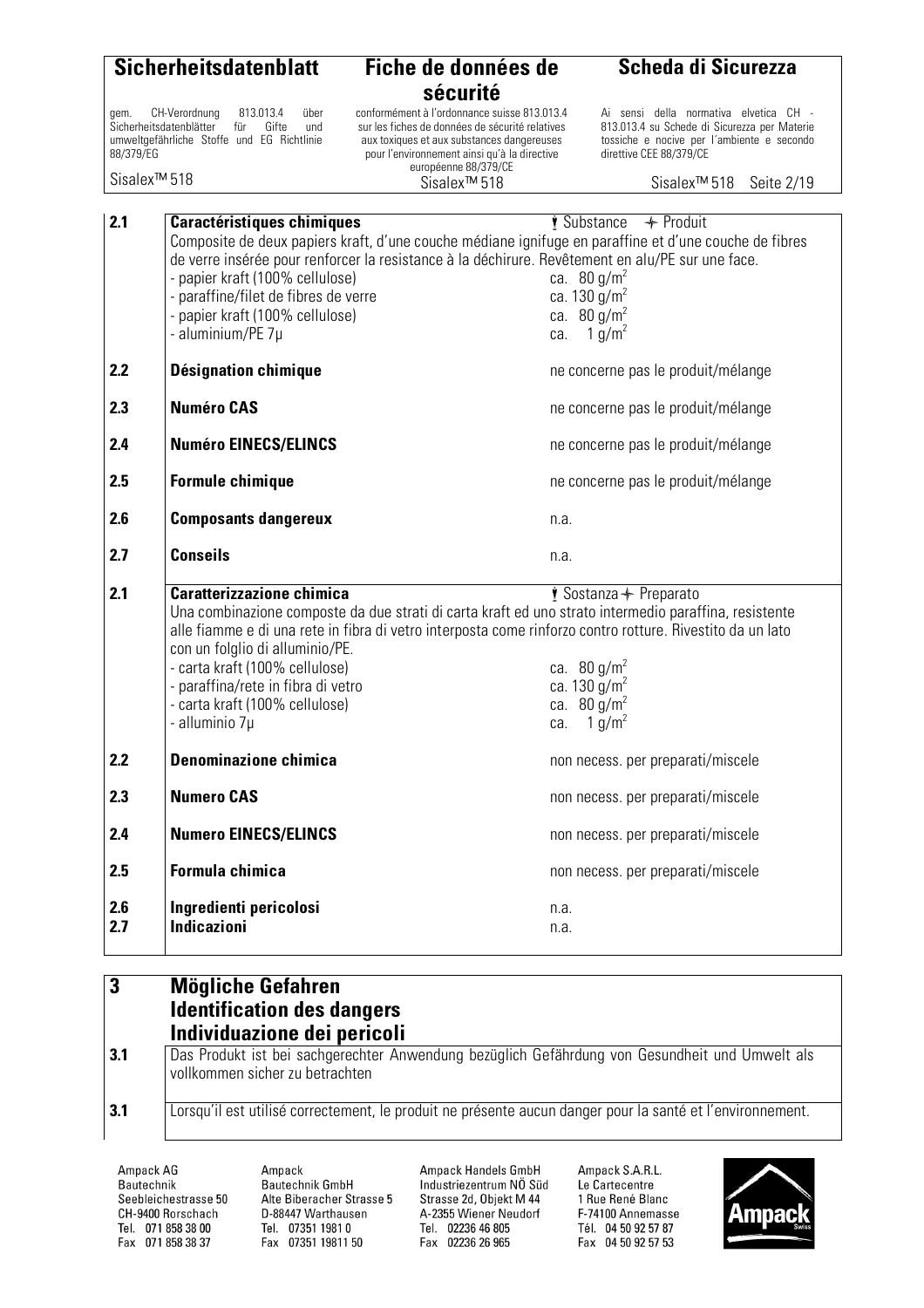| <b>Sicherheitsdatenblatt</b>                                                                                                                      | Fiche de données de<br>sécurité                                                                                                                                                                                       | Scheda di Sicurezza                                                                                                                                             |
|---------------------------------------------------------------------------------------------------------------------------------------------------|-----------------------------------------------------------------------------------------------------------------------------------------------------------------------------------------------------------------------|-----------------------------------------------------------------------------------------------------------------------------------------------------------------|
| CH-Verordnung<br>813.013.4<br>über<br>qem.<br>Sicherheitsdatenblätter für Gifte<br>und<br>umweltgefährliche Stoffe und EG Richtlinie<br>88/379/EG | conformément à l'ordonnance suisse 813.013.4<br>sur les fiches de données de sécurité relatives<br>aux toxiques et aux substances dangereuses<br>pour l'environnement ainsi qu'à la directive<br>européenne 88/379/CE | Ai sensi della normativa elvetica CH -<br>813.013.4 su Schede di Sicurezza per Materie<br>tossiche e nocive per l'ambiente e secondo<br>direttive CEE 88/379/CE |
| Sisalex <sup>™</sup> 518                                                                                                                          | Sisalex <sup>™</sup> 518                                                                                                                                                                                              | Sisalex <sup>™</sup> 518<br>Seite 3/19                                                                                                                          |
| 3.1<br>In caso di impiego conforme, il prodotto è da considerarsi totalmente sicuro in merito al rischio per la<br>salute e l'ambiente.           |                                                                                                                                                                                                                       |                                                                                                                                                                 |
| -----                                                                                                                                             |                                                                                                                                                                                                                       |                                                                                                                                                                 |

| $\boldsymbol{4}$ | <b>Erste-Hilfe Massnahmen</b>                |
|------------------|----------------------------------------------|
|                  | <b>Premiers secours</b>                      |
|                  | Misure di pronto soccorso                    |
| 4.1              | Einatmung:                                   |
|                  | n.a.                                         |
|                  |                                              |
| 4.2              | <b>Hautkontakt:</b>                          |
|                  | n.a.                                         |
| 4.3              | Augenkontakt:                                |
|                  | n.a.                                         |
|                  |                                              |
| 4.4              | Einnahme:                                    |
|                  | n.a.                                         |
| 4.1              | <b>Inhalation:</b>                           |
|                  | n.a.                                         |
|                  |                                              |
| 4.2              | <b>Contact avec la peau:</b>                 |
|                  | n.a.                                         |
| 4.3              | <b>Contact avec les yeux:</b>                |
|                  | n.a.                                         |
|                  |                                              |
| 4.4              | Ingestion:                                   |
|                  | n.a.                                         |
| 4.1              | In seguito ad inalazione:                    |
|                  | n.a.                                         |
| 4.2              | In seguito a contatto con la pelle:          |
|                  | n.a.                                         |
| 4.3              |                                              |
|                  | In seguito a contatto con gli occhi:<br>n.a. |
|                  |                                              |
| 4.4              | In seguito ad ingestione:                    |
|                  | n.a.                                         |
|                  |                                              |

#### **5 Massnahmen zur Brandbekämpfung Mesures de lutte contre les incendies Misure antincendio 5.1 Löschmittel:**

jegliche (Wasser, Schaum, Pulver, Sand, etc.)

Ampack AG Bautechnik Seebleichestrasse 50 CH-9400 Rorschach Tel. 071 858 38 00 Fax 071 858 38 37

Ampack Bautechnik GmbH Alte Biberacher Strasse 5 D-88447 Warthausen Tel. 07351 1981 0 Fax 07351 19811 50

Ampack Handels GmbH Industriezentrum NÖ Süd Strasse 2d, Objekt M 44 A-2355 Wiener Neudorf Tel. 02236 46 805 Fax 02236 26 965

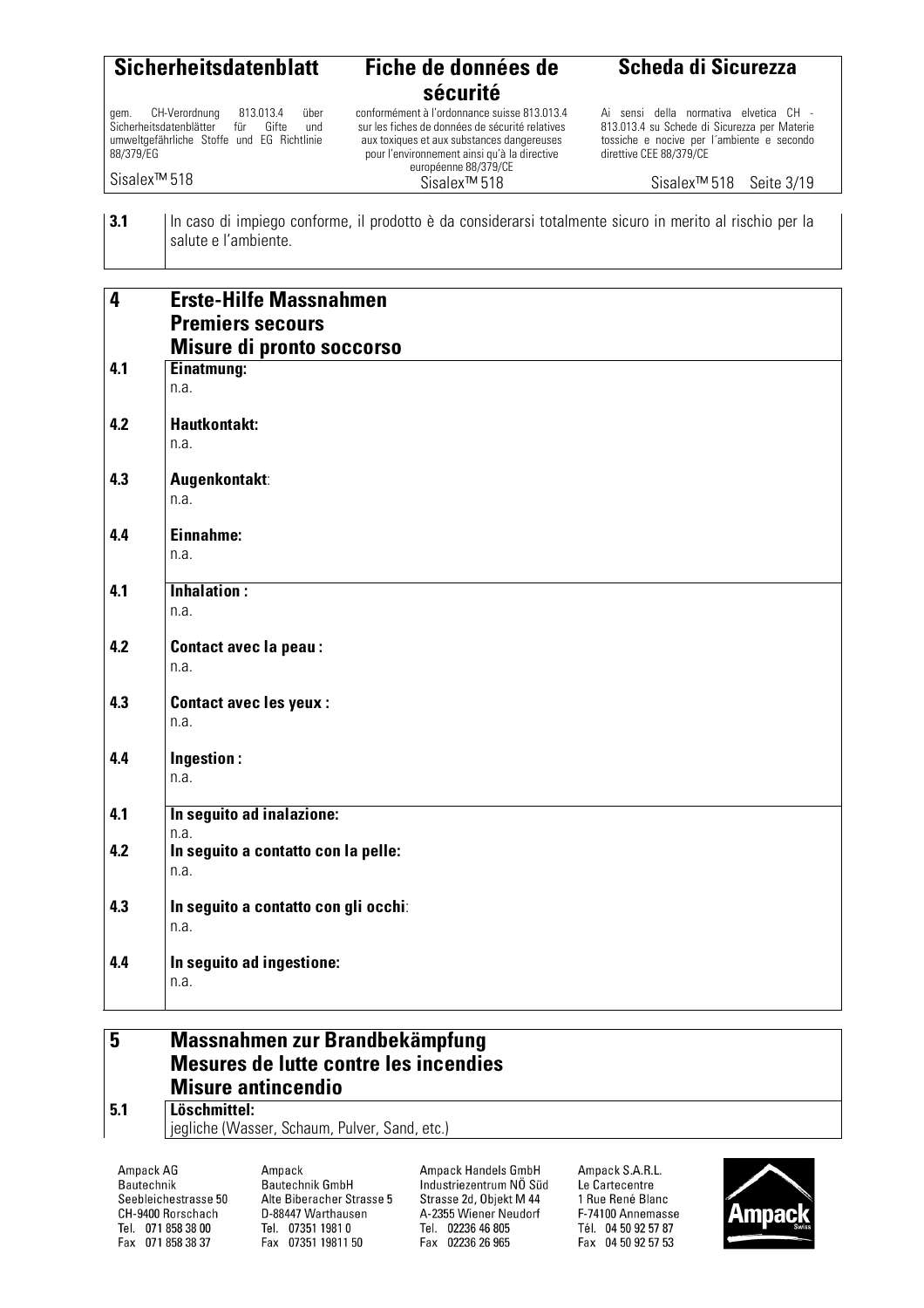gem. CH-Verordnung 813.013.4 über<br>Sicherheitsdatenblätter für Gifte und Sicherheitsdatenblätter umweltgefährliche Stoffe und EG Richtlinie 88/379/EG

Sisalex™ 518

### **sécurité**

conformément à l'ordonnance suisse 813.013.4 sur les fiches de données de sécurité relatives aux toxiques et aux substances dangereuses pour l'environnement ainsi qu'à la directive européenne 88/379/CE Sisalex™ 518

#### **Scheda di Sicurezza**

Ai sensi della normativa elvetica CH - 813.013.4 su Schede di Sicurezza per Materie tossiche e nocive per l´ambiente e secondo direttive CEE 88/379/CE

Sisalex™ 518 Seite 4/19

| 5.2 | Ungeeignete Löschmittel:<br>k.A.                                                                 |
|-----|--------------------------------------------------------------------------------------------------|
| 5.3 | <b>Besondere Gefährdung:</b><br>n.a.                                                             |
| 5.4 | <b>Besondere Schutzausrüstung:</b><br>Keine speziellen Massnahmen nötig                          |
| 5.1 | <b>Moyens d'extinction:</b><br>tous (eau, mousse, poudre, sable, etc.)                           |
| 5.2 | <b>Moyens d'extinction inappropriés:</b><br>a.d. / n.d.                                          |
| 5.3 | <b>Risques spécifiques:</b><br>n.a.                                                              |
| 5.4 | Équipement de protection spécial :<br>Aucune mesure spéciale ne doit être prise                  |
| 5.1 | Materiali antincendio adatti:<br>qualsiasi (acqua, schiuma, polvere, sabbia, etc.)               |
| 5.2 | Materiali antincendio non adatti per motivi di sicurezza:<br>n.i.                                |
| 5.3 | Pericoli particolari:<br>n.a.                                                                    |
| 5.4 | Particolare attrezzatura di protezione:<br>Non è necessario osservare alcuna misura particolare. |
|     |                                                                                                  |
| 6   | Massnahmen bei unbeabsichtigter Freisetzung<br>Mesures en cas de déversement accidentel          |

|     | Mesures en cas de déversement accidentel<br>Misure in caso di fuoriuscita accidentale |
|-----|---------------------------------------------------------------------------------------|
| 6.1 | Personenbezogene Vorsichtsmassnahmen:                                                 |
|     | n.a.                                                                                  |
| 6.2 | Umweltschutzmassnahmen:                                                               |
|     | n.a.                                                                                  |
| 6.3 | <b>Verfahren zur Reinigung/Bindemittel:</b>                                           |
|     | n.a.                                                                                  |
| 6.4 | Zusätzliche Hinweise:                                                                 |
|     | k.A.                                                                                  |
| C 1 | Monurae de prépoution individualles                                                   |

#### **6.1 Mesures de précaution individuelles :**

Ampack AG Bautechnik Seebleichestrasse 50 CH-9400 Rorschach Tel. 071 858 38 00 Fax 071 858 38 37

Ampack Bautechnik GmbH Alte Biberacher Strasse 5 D-88447 Warthausen Tel. 07351 1981 0 Fax 07351 19811 50

Ampack Handels GmbH Industriezentrum NÖ Süd Strasse 2d, Objekt M 44 A-2355 Wiener Neudorf Tel. 02236 46 805 Fax 02236 26 965

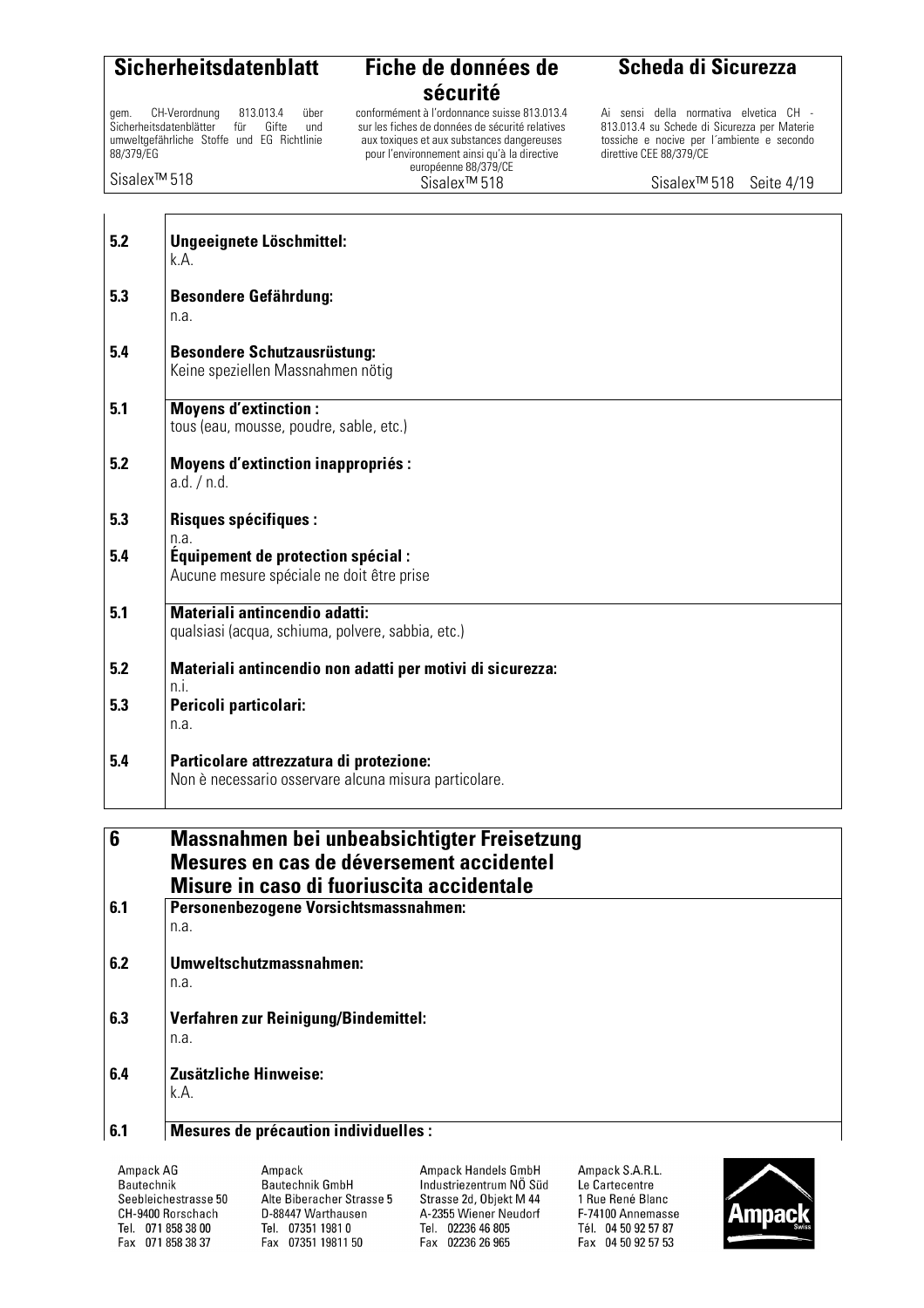gem. CH-Verordnung 813.013.4 über<br>Sicherheitsdatenblätter für Gifte und Sicherheitsdatenblätter umweltgefährliche Stoffe und EG Richtlinie 88/379/EG

Sisalex™ 518

### **sécurité**

conformément à l'ordonnance suisse 813.013.4 sur les fiches de données de sécurité relatives aux toxiques et aux substances dangereuses pour l'environnement ainsi qu'à la directive européenne 88/379/CE Sisalex™ 518

**Scheda di Sicurezza**

Ai sensi della normativa elvetica CH - 813.013.4 su Schede di Sicurezza per Materie tossiche e nocive per l´ambiente e secondo direttive CEE 88/379/CE

Sisalex™ 518 Seite 5/19

|                         | n.a.                                              |
|-------------------------|---------------------------------------------------|
| 6.2                     | Mesures de précaution environnementales :<br>n.a. |
| 6.3                     | Procédure de nettoyage/liants :                   |
|                         | n.a.                                              |
| 6.4                     | <b>Conseils supplémentaires:</b>                  |
|                         | a.d./n.d.                                         |
| 6.1                     | Precauzioni individuali:                          |
|                         | n.a.                                              |
| 6.2                     | Precauzioni ambientali:                           |
|                         | n.a.                                              |
| 6.3                     | Metodi di pulizia / raccolta:                     |
|                         | n.a.                                              |
| 6.4                     | <b>Ulteriori indicazioni:</b><br>n.i.             |
|                         |                                                   |
| $\overline{\mathbf{7}}$ | <b>Handhabung und Lagerung</b>                    |
|                         |                                                   |

| $\overline{\mathbf{z}}$ | <b>Handhabung und Lagerung</b>    |
|-------------------------|-----------------------------------|
|                         | <b>Manipulation et stockage</b>   |
|                         | Manipolazione e stoccaggio        |
| 7.1                     | Handhabung:                       |
|                         | Keine speziellen Anforderungen    |
| 7.2                     | Lagerung:                         |
|                         | Keine speziellen Anforderungen    |
| 7.1                     | <b>Manipulation:</b>              |
|                         | Aucune exigence spéciale          |
| 7.2                     | Stockage:                         |
|                         | Aucune exigence spéciale          |
| 7.1                     | <b>Manipolazione:</b>             |
|                         | Non vi sono requisiti particolari |
| 7.2                     | Stoccaggio:                       |
|                         | Non vi sono requisiti particolari |
|                         |                                   |

Ampack AG Bautechnik Seebleichestrasse 50 CH-9400 Rorschach Tel. 071 858 38 00 Fax 071 858 38 37

Ampack Bautechnik GmbH Alte Biberacher Strasse 5 D-88447 Warthausen Tel. 07351 1981 0 Fax 07351 19811 50

Ampack Handels GmbH Industriezentrum NÖ Süd Strasse 2d, Objekt M 44 A-2355 Wiener Neudorf Tel. 02236 46 805 Fax 02236 26 965

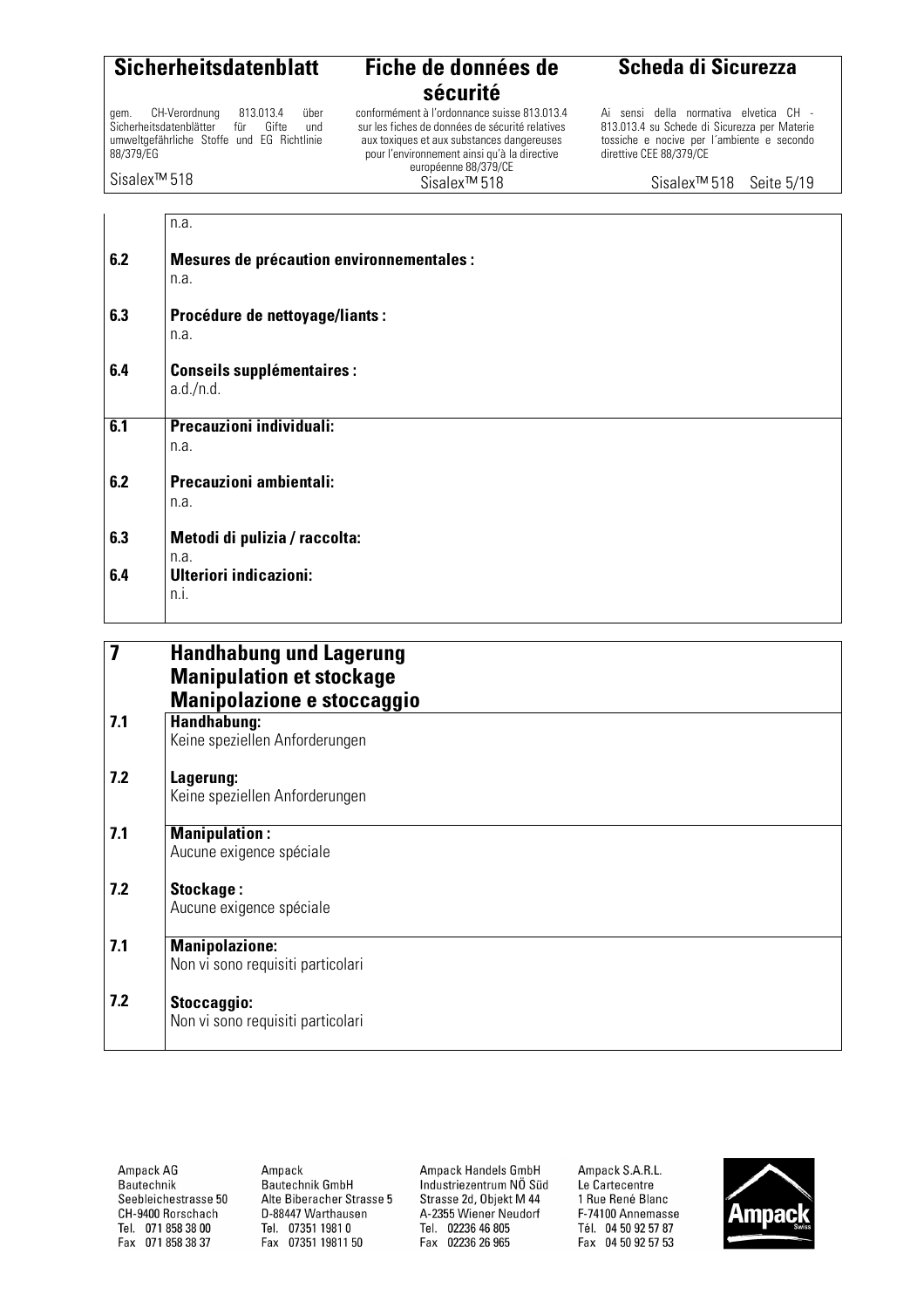|--|

#### **Fiche de données de sécurité**  conformément à l'ordonnance suisse 813.013.4

sur les fiches de données de sécurité relatives aux toxiques et aux substances dangereuses pour l'environnement ainsi qu'à la directive européenne 88/379/CE Sisalex™ 518

gem. CH-Verordnung 813.013.4 über<br>Sicherheitsdatenblätter für Gifte und Sicherheitsdatenblätter umweltgefährliche Stoffe und EG Richtlinie 88/379/EG

Sisalex™ 518

### **Scheda di Sicurezza**

Ai sensi della normativa elvetica CH - 813.013.4 su Schede di Sicurezza per Materie tossiche e nocive per l´ambiente e secondo direttive CEE 88/379/CE

Sisalex™ 518 Seite 6/19

| 8   | Expositionsbegrenzung und persönliche Schutzausrüstung<br>Limites d'exposition et équipement de protection individuelle<br>Limitazioni all'esposizione e protezione individuale |
|-----|---------------------------------------------------------------------------------------------------------------------------------------------------------------------------------|
| 8.1 | Bestandteile mit arbeitsplatzbezogenen Grenzwerten:<br>n.a.                                                                                                                     |
| 8.2 | Persönliche Schutzausrüstung:<br>n.a.                                                                                                                                           |
| 8.3 | <b>Atemschutz:</b><br>n.a.                                                                                                                                                      |
| 8.4 | <b>Handschutz:</b><br>n.a.                                                                                                                                                      |
| 8.5 | Augenschutz:<br>n.a.                                                                                                                                                            |
| 8.6 | Körperschutz:<br>n.a.                                                                                                                                                           |
| 8.1 | Composants avec des valeurs limites en rapport avec le lieu de travail :<br>n.a.                                                                                                |
| 8.2 | Équipement de protection individuelle :<br>n.a.                                                                                                                                 |
| 8.3 | <b>Protection respiratoire:</b><br>n.a.                                                                                                                                         |
| 8.4 | <b>Protection des mains:</b><br>n.a.                                                                                                                                            |
| 8.5 | <b>Protection des yeux:</b><br>n.a.                                                                                                                                             |
| 8.6 | <b>Protection du corps:</b><br>n.a.                                                                                                                                             |
| 8.1 | Componenti con valori limite da tenere sotto controllo sul posto di lavoro:<br>n.a.                                                                                             |
| 8.2 | <b>Protezione individuale:</b><br>n.a.                                                                                                                                          |
| 8.3 | Protezione delle vie respiratorie:<br>n.a.                                                                                                                                      |

Ampack AG Bautechnik Seebleichestrasse 50 CH-9400 Rorschach Tel. 071 858 38 00 Fax 071 858 38 37

Ampack Bautechnik GmbH Alte Biberacher Strasse 5 D-88447 Warthausen Tel. 07351 1981 0 Fax 07351 19811 50

Ampack Handels GmbH Industriezentrum NÖ Süd Strasse 2d, Objekt M 44 A-2355 Wiener Neudorf Tel. 02236 46 805 Fax 02236 26 965

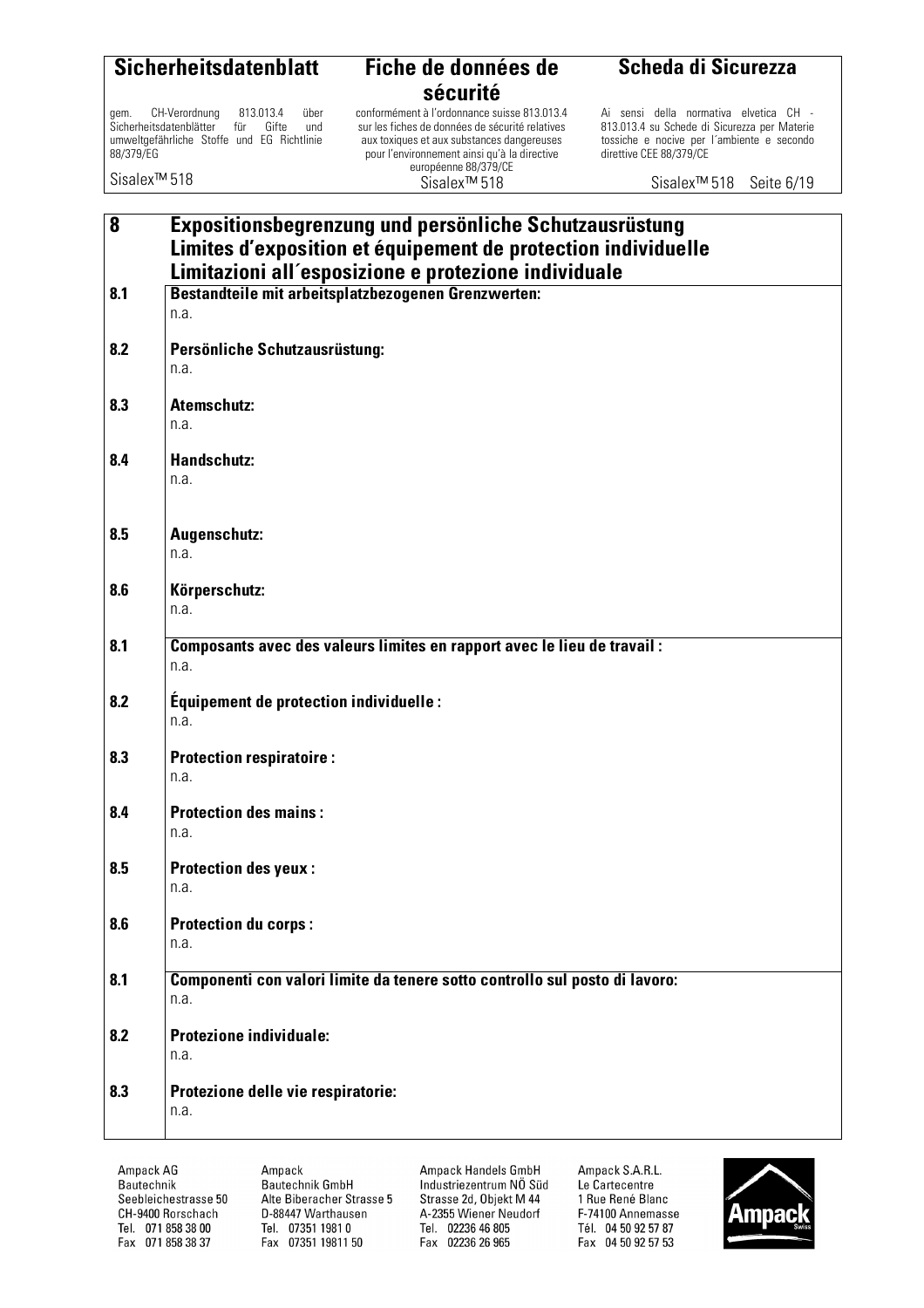gem. CH-Verordnung 813.013.4 über<br>Sicherheitsdatenblätter für Gifte und Sicherheitsdatenblätter umweltgefährliche Stoffe und EG Richtlinie 88/379/EG

Sisalex™ 518

### **sécurité**

conformément à l'ordonnance suisse 813.013.4 sur les fiches de données de sécurité relatives aux toxiques et aux substances dangereuses pour l'environnement ainsi qu'à la directive européenne 88/379/CE Sisalex™ 518

#### **Scheda di Sicurezza**

Ai sensi della normativa elvetica CH - 813.013.4 su Schede di Sicurezza per Materie tossiche e nocive per l´ambiente e secondo direttive CEE 88/379/CE

Sisalex™ 518 Seite 7/19

| 8.4 | <b>Protezione delle mani:</b> |
|-----|-------------------------------|
|     | n.a.                          |
| 8.5 | Protezione degli occhi:       |
|     | n.a.                          |
| 8.6 | <b>Protezione del corpo:</b>  |
|     | n.a.                          |
|     |                               |

| Aussehen:                | Proprietà fisiche e chimiche                                  |
|--------------------------|---------------------------------------------------------------|
|                          | Form: Rollen                                                  |
|                          | Farbe: braun, alu, blau bedruckt                              |
| Geruch:                  |                                                               |
|                          | n.a.                                                          |
| pH-Wert:                 |                                                               |
|                          | k.A.                                                          |
| Siedepunkt:              |                                                               |
|                          | k.A.                                                          |
| Schmelzpunkt:            | k.A.                                                          |
| <b>Flammpunkt:</b>       |                                                               |
|                          | n.a.                                                          |
| Entzündlichkeit:         |                                                               |
|                          | schwierig in Brand zu setzen. Brennt bei höheren Temperaturen |
|                          |                                                               |
| Selbstentzündlichkeit:   |                                                               |
|                          | n.a.                                                          |
| <b>Explosionsgefahr:</b> |                                                               |
|                          | n.a.                                                          |
|                          | <b>Brandfördernde Eigenschaften:</b><br>k.A.                  |
| Dampfdruck:              |                                                               |
|                          | k.A.                                                          |
| <b>Relative Dichte:</b>  |                                                               |
|                          | n.a.                                                          |
| Löslichkeit:             |                                                               |
|                          | Wasserlöslichkeit: keine                                      |
|                          | Fettlöslichkeit: keine                                        |
|                          |                                                               |
|                          | Verteilungskoeffizient n-Octanol/Wasser:<br>k.A.              |
| <b>Sonstige Angaben:</b> |                                                               |
|                          | k.A.                                                          |
| Aspect:                  |                                                               |

Ampack AG Bautechnik Seebleichestrasse 50 CH-9400 Rorschach Tel. 071 858 38 00 Fax 071 858 38 37

Ampack Bautechnik GmbH Alte Biberacher Strasse 5 D-88447 Warthausen Tel. 07351 1981 0 Fax 07351 19811 50

Ampack Handels GmbH Industriezentrum NÖ Süd Strasse 2d, Objekt M 44 A-2355 Wiener Neudorf Tel. 02236 46 805 Fax 02236 26 965

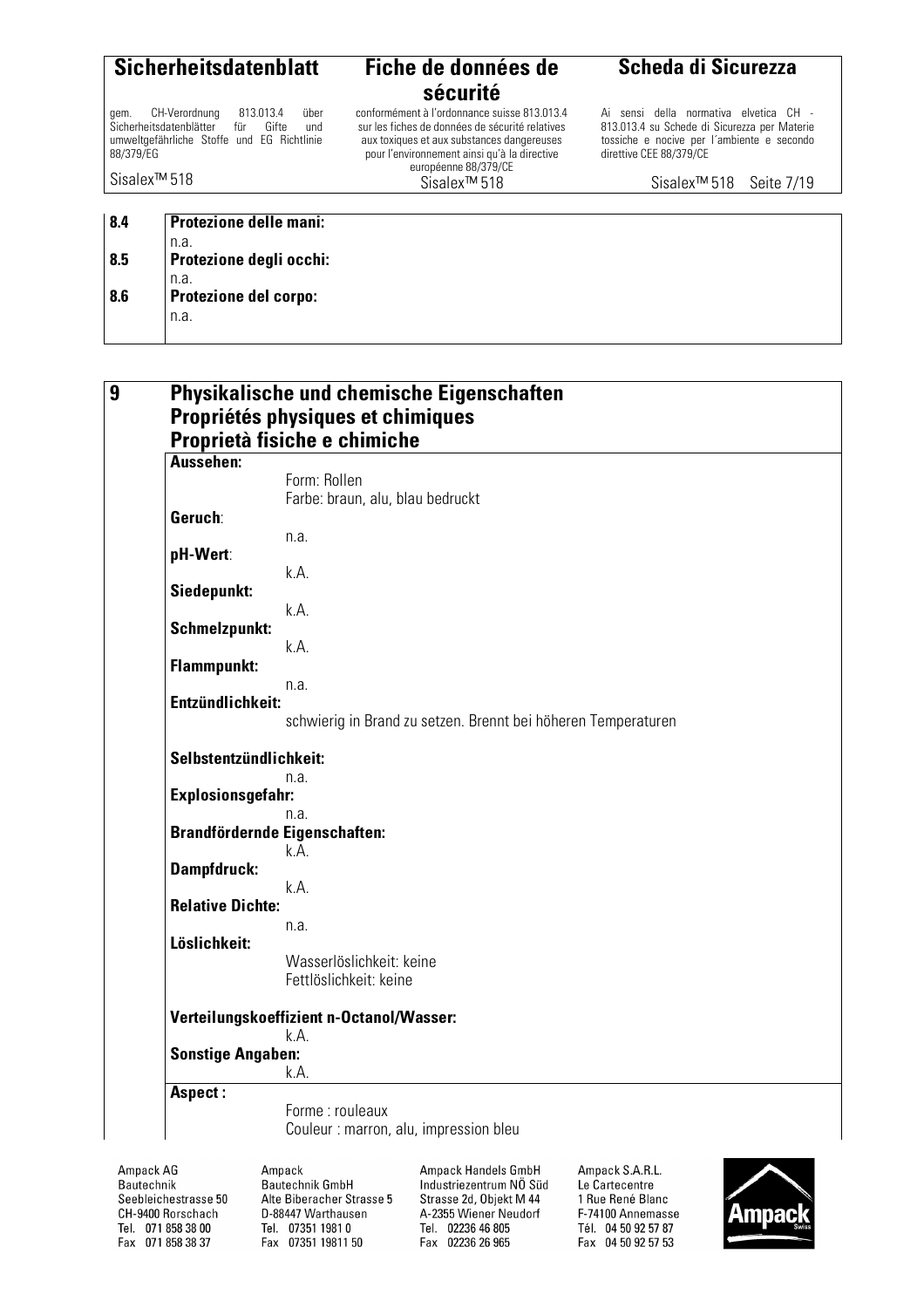gem. CH-Verordnung 813.013.4 über<br>Sicherheitsdatenblätter für Gifte und Sicherheitsdatenblätter umweltgefährliche Stoffe und EG Richtlinie 88/379/EG

#### **Sicherheitsdatenblatt Fiche de données de sécurité**

conformément à l'ordonnance suisse 813.013.4 sur les fiches de données de sécurité relatives aux toxiques et aux substances dangereuses pour l'environnement ainsi qu'à la directive européenne 88/379/CE Sisalex™ 518

#### **Scheda di Sicurezza**

Ai sensi della normativa elvetica CH - 813.013.4 su Schede di Sicurezza per Materie tossiche e nocive per l´ambiente e secondo direttive CEE 88/379/CE

Sisalex™ 518

Sisalex™ 518 Seite 8/19

| Odeur:                         | a.d. / n.d.                                                    |
|--------------------------------|----------------------------------------------------------------|
| pH:                            |                                                                |
| <b>Point d'ébullition:</b>     | a.d. / n.d.                                                    |
|                                | a.d. / n.d.                                                    |
| <b>Point de fusion:</b>        |                                                                |
| <b>Point d'inflammation:</b>   | a.d. / n.d.                                                    |
|                                | n.a.                                                           |
| Inflammibilité:                | difficile à enflammer. Brûle à des températures élevées        |
| <b>Auto-inflammabilité:</b>    |                                                                |
| <b>Risque d'explosion:</b>     | n.a.                                                           |
|                                | n.a.                                                           |
| <b>Propriétés comburantes:</b> | a.d. /n.d.                                                     |
| <b>Pression de vapeur:</b>     |                                                                |
| <b>Densité relative:</b>       | a.d. / n.d.                                                    |
|                                | a.d. / n.d.                                                    |
| Solubilité:                    | Solubilité dans l'eau : aucune                                 |
|                                | Liposolubilité : aucune                                        |
|                                | Coefficient de partage n-octanol/eau :                         |
| <b>Autres données:</b>         | a.d. / n.d.                                                    |
|                                | a.d. / n.d.                                                    |
| Aspetto:                       |                                                                |
|                                | Forma: rotoli                                                  |
| Odore:                         | Colore: marrone, alu, stampa blu                               |
|                                | N.i.                                                           |
| Valore pH:                     | N.i.                                                           |
| <b>Punto di ebollizione:</b>   |                                                                |
| Punto di fusione:              | N.i.                                                           |
|                                | N.i.                                                           |
| Punto di infiammabilità:       | N.a.                                                           |
| <b>Accensione:</b>             |                                                                |
|                                | difficilmente infiammabile. Infiammabile a temperature elevate |
|                                |                                                                |

Ampack AG Bautechnik Seebleichestrasse 50 CH-9400 Rorschach Tel. 071 858 38 00 Fax 071 858 38 37

Ampack Bautechnik GmbH Alte Biberacher Strasse 5 D-88447 Warthausen Tel. 07351 1981 0 Fax 07351 19811 50

Ampack Handels GmbH Industriezentrum NÖ Süd Strasse 2d, Objekt M 44 A-2355 Wiener Neudorf Tel. 02236 46 805 Fax 02236 26 965

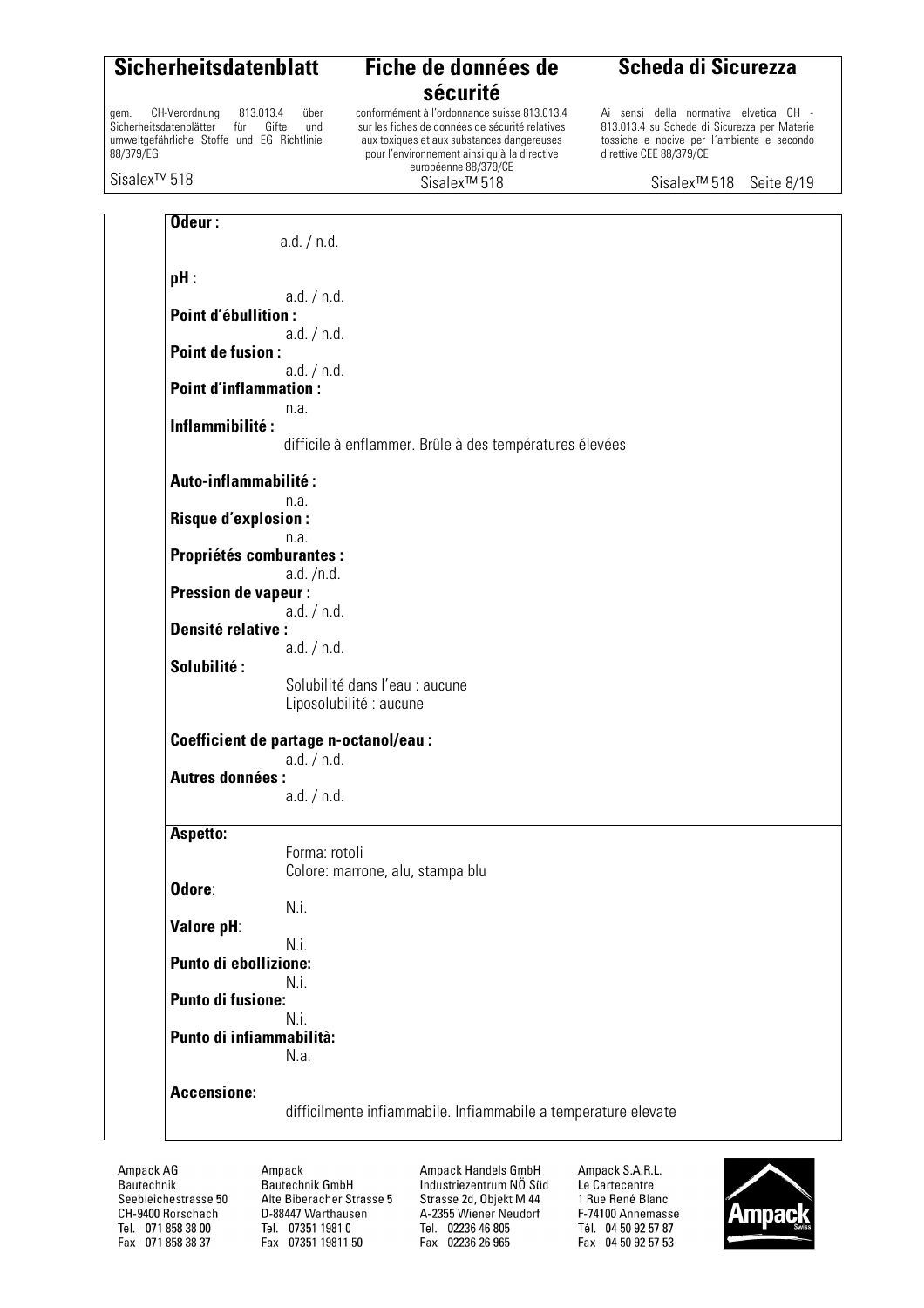gem. CH-Verordnung 813.013.4 über<br>Sicherheitsdatenblätter für Gifte und Sicherheitsdatenblätter umweltgefährliche Stoffe und EG Richtlinie 88/379/EG

Sisalex™ 518

### **sécurité**

conformément à l'ordonnance suisse 813.013.4 sur les fiches de données de sécurité relatives aux toxiques et aux substances dangereuses pour l'environnement ainsi qu'à la directive européenne 88/379/CE Sisalex™ 518

#### **Scheda di Sicurezza**

Ai sensi della normativa elvetica CH - 813.013.4 su Schede di Sicurezza per Materie tossiche e nocive per l´ambiente e secondo direttive CEE 88/379/CE

Sisalex™ 518 Seite 9/19

**Autocombustione:**  N.a. **Pericolo di esplosione:**  N.a. **Limite inferiore di esplosività:**  N.i. **Pressione del vapore:**  N.i. **Densità relativa:**  N.i. **Solubilità:**  Solubilità in acqua: insolubile Solubilità in grassi: insolubile **Coefficiente di diffusione in n-ottanolo/acqua:**  N.i. **Altre indicazione:**  N.i.

| 10   | Stabilität und Reaktivität<br>Stabilité et réactivité<br>Stabilità e reattività                                                |
|------|--------------------------------------------------------------------------------------------------------------------------------|
| 10.1 | Zu vermeidende Bedingungen:<br>Das Produkt ist stabil und geht unter normalen Bedingungen keine gefährlichen Reaktionen ein.   |
| 10.2 | Zu vermeidende Stoffe:                                                                                                         |
| 10.3 | Gefährliche Zersetzungsprodukte:                                                                                               |
| 10.1 | <b>Conditions à éviter:</b><br>Le produit est stable et, dans des conditions normales, ne provoque aucune réaction dangereuse. |
| 10.2 | <b>Substances à éviter:</b>                                                                                                    |
| 10.3 | Produits de décomposition dangereux :                                                                                          |
| 10.1 | Condizioni da evitare:<br>Il prodotto è stabile e, in condizioni normali, non dà luogo ad alcuna reazione pericolosa.          |
| 10.2 | Sostanze da evitare:                                                                                                           |
| 10.3 | Prodotti pericolosi da decomposizione:                                                                                         |

Ampack AG Bautechnik Seebleichestrasse 50 CH-9400 Rorschach Tel. 071 858 38 00 Fax 071 858 38 37

Amnack Bautechnik GmbH Alte Biberacher Strasse 5 D-88447 Warthausen Tel. 07351 1981 0 Fax 07351 19811 50

Ampack Handels GmbH Industriezentrum NÖ Süd Strasse 2d, Objekt M 44 A-2355 Wiener Neudorf Tel. 02236 46 805 Fax 02236 26 965

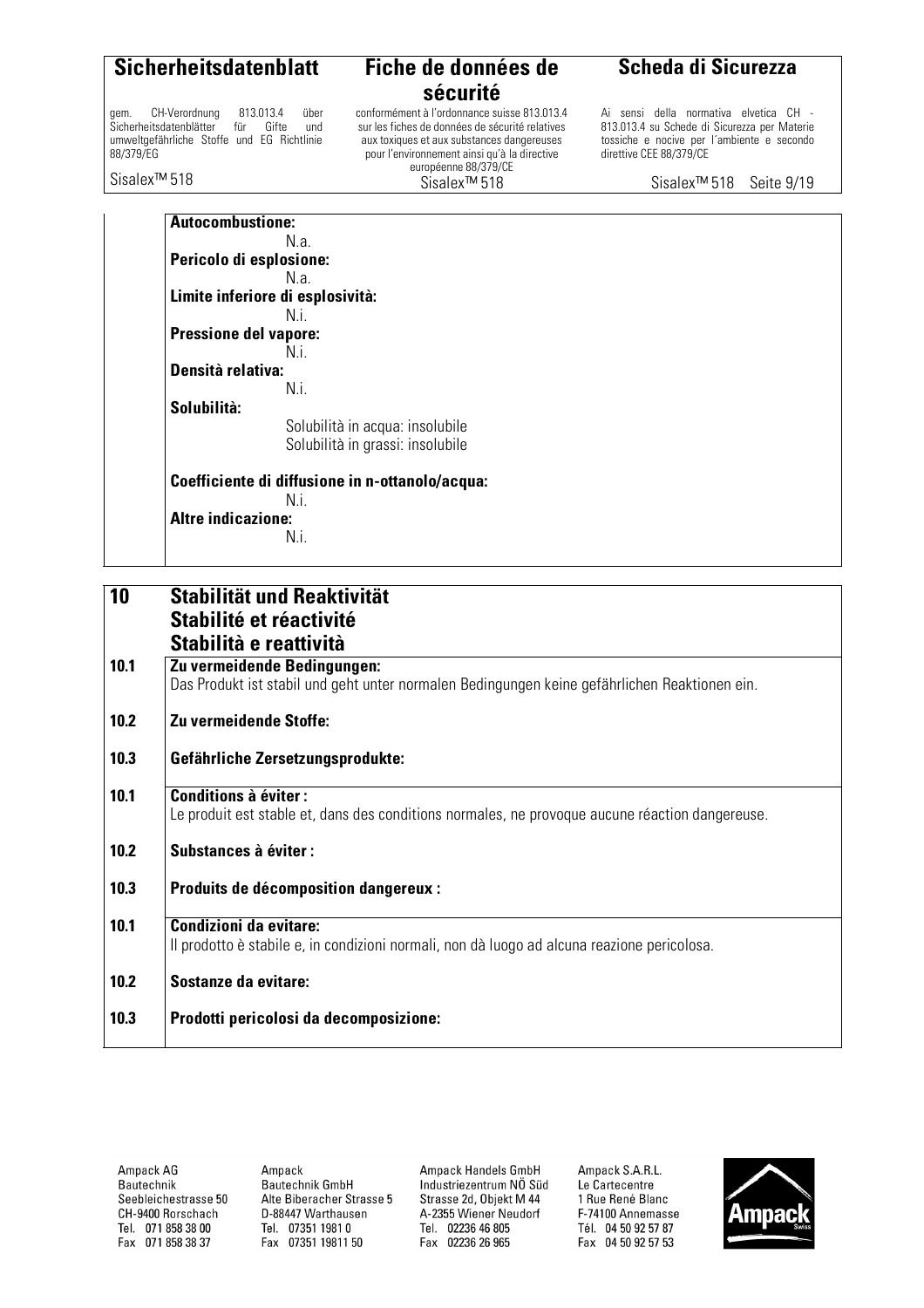### **sécurité**  conformément à l'ordonnance suisse 813.013.4

sur les fiches de données de sécurité relatives aux toxiques et aux substances dangereuses pour l'environnement ainsi qu'à la directive européenne 88/379/CE Sisalex™ 518

gem. CH-Verordnung 813.013.4 über<br>Sicherheitsdatenblätter für Gifte und Sicherheitsdatenblätter umweltgefährliche Stoffe und EG Richtlinie 88/379/EG

Sisalex™ 518

#### **Scheda di Sicurezza**

Ai sensi della normativa elvetica CH - 813.013.4 su Schede di Sicurezza per Materie tossiche e nocive per l´ambiente e secondo direttive CEE 88/379/CE

Sisalex™ 518 Seite 10/19

| 11   | Angaben zur Toxikologie                                                                             |
|------|-----------------------------------------------------------------------------------------------------|
|      | <b>Informations toxicologiques</b>                                                                  |
|      | Indicazioni sulla tossicologia                                                                      |
| 11.1 | Augenkontakt:                                                                                       |
|      | Das Produkt ist ungiftig und kann unter normalen Bedingungen keine toxischen Substanzen abgeben.    |
|      |                                                                                                     |
| 11.2 | <b>Hautkontakt:</b>                                                                                 |
|      | n.a.                                                                                                |
|      |                                                                                                     |
| 11.3 | Einatmung:                                                                                          |
|      | n.a.                                                                                                |
|      |                                                                                                     |
| 11.4 | Einnahme:                                                                                           |
|      | n.a.                                                                                                |
|      |                                                                                                     |
| 11.5 | <b>Chronisch:</b>                                                                                   |
|      | n.a.                                                                                                |
|      |                                                                                                     |
| 11.6 | <b>Sonstige Angaben:</b>                                                                            |
|      | n.a.                                                                                                |
|      |                                                                                                     |
| 11.1 | <b>Contact avec les yeux:</b>                                                                       |
|      | Le produit n'est pas toxique et, dans des conditions normales, ne produit aucune substance toxique. |
| 11.2 | <b>Contact avec la peau:</b>                                                                        |
|      | n.a.                                                                                                |
|      |                                                                                                     |
| 11.3 | Inhalation:                                                                                         |
|      | n.a.                                                                                                |
|      |                                                                                                     |
| 11.4 | Ingestion:                                                                                          |
|      | n.a.                                                                                                |
|      |                                                                                                     |
| 11.5 | <b>Toxicité chronique:</b>                                                                          |
|      | n.a.                                                                                                |
| 11.6 | <b>Autres données:</b>                                                                              |
|      | n.a.                                                                                                |
|      |                                                                                                     |
| 11.1 | Contatto con gli occhi:                                                                             |
|      | Il prodotto non è velenoso e, in condizioni normali, non emette alcuna sostanza tossica.            |
|      |                                                                                                     |
| 11.2 | <b>Contatto con la pelle:</b>                                                                       |
|      | n.a                                                                                                 |
|      |                                                                                                     |
| 11.3 | Inalazione:                                                                                         |
|      | n.a.                                                                                                |
|      |                                                                                                     |
| 11.4 | Ingestione:                                                                                         |
|      | n.a.                                                                                                |
|      |                                                                                                     |

Ampack AG Bautechnik Seebleichestrasse 50 CH-9400 Rorschach Tel. 071 858 38 00 Fax 071 858 38 37

Ampack Bautechnik GmbH Alte Biberacher Strasse 5 D-88447 Warthausen Tel. 07351 1981 0 Fax 07351 19811 50

Ampack Handels GmbH Industriezentrum NÖ Süd Strasse 2d, Objekt M 44 A-2355 Wiener Neudorf Tel. 02236 46 805 Fax 02236 26 965

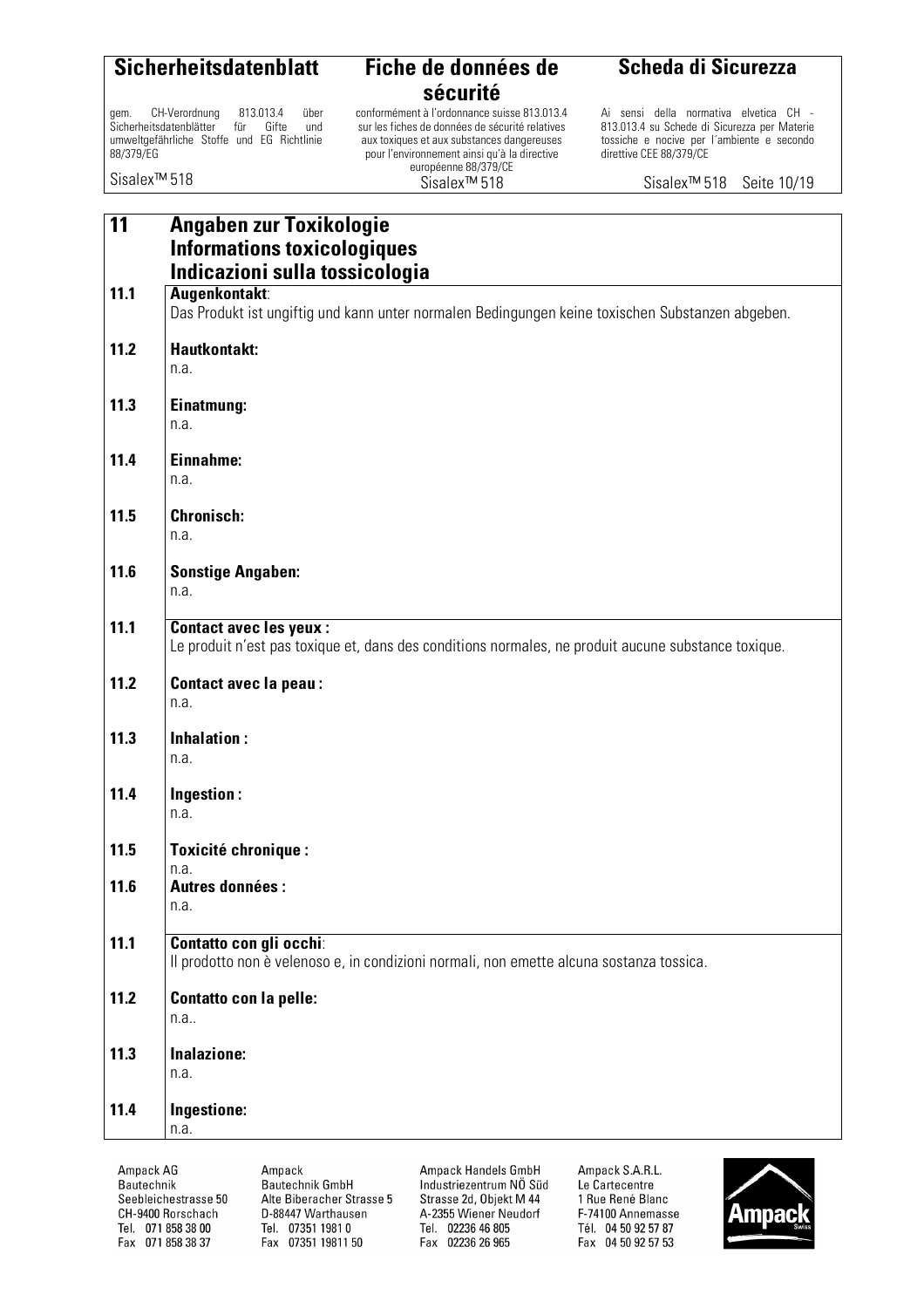gem. CH-Verordnung 813.013.4 über<br>Sicherheitsdatenblätter für Gifte und Sicherheitsdatenblätter umweltgefährliche Stoffe und EG Richtlinie 88/379/EG

**12 Angaben zur Oekologie** 

**sécurité** 

conformément à l'ordonnance suisse 813.013.4 sur les fiches de données de sécurité relatives aux toxiques et aux substances dangereuses pour l'environnement ainsi qu'à la directive européenne 88/379/CE Sisalex™ 518

**Scheda di Sicurezza**

Ai sensi della normativa elvetica CH - 813.013.4 su Schede di Sicurezza per Materie tossiche e nocive per l´ambiente e secondo direttive CEE 88/379/CE

Sisalex™ 518

Sisalex™ 518 Seite 11/19

| $11.5$ | <b>Cronicità:</b><br>n.a.      |
|--------|--------------------------------|
| $11.6$ | Ulteriori indicazioni:<br>n.a. |

|      | <b>Informations écologiques</b><br>Indicazioni sull'ecologia                 |
|------|------------------------------------------------------------------------------|
| 12.1 | <b>Mobilität:</b><br>Das Produkt ist nicht umweltgefährlich                  |
| 12.2 | <b>Abbaubarkeit:</b><br>Es ist von Microorganismen kaum abbaubar             |
| 12.3 | <b>Akkumulation:</b><br>k.A.                                                 |
| 12.4 | Kurz- und Langzeitfolgen:<br>k.A.                                            |
| 12.1 | <b>Mobilité:</b><br>Le produit ne présente aucun danger pour l'environnement |
| 12.2 | Dégradabilité:<br>Il est à peine dégradable par les micro-organismes.        |
| 12.3 | <b>Accumulation:</b><br>a.d. / n.d.                                          |
| 12.4 | Effets à court et long termes :<br>a.d. / n.d.                               |
| 12.1 | <b>Mobilità:</b><br>Il prodotto non è pericoloso per l'ambiente.             |
| 12.2 | Degradabilità:<br>È scarsamente degradabile da parte dei microorganismi.     |
| 12.3 | <b>Accumulazione:</b><br>N.i.                                                |
| 12.4 | Effetti a breve e lunga scadenza:<br>N.i.                                    |

Ampack AG Bautechnik Seebleichestrasse 50 CH-9400 Rorschach Tel. 071 858 38 00 Fax 071 858 38 37

Ampack Bautechnik GmbH Alte Biberacher Strasse 5 D-88447 Warthausen Tel. 07351 1981 0 Fax 07351 19811 50

Ampack Handels GmbH Industriezentrum NÖ Süd Strasse 2d, Objekt M 44 A-2355 Wiener Neudorf Tel. 02236 46 805 Fax 02236 26 965

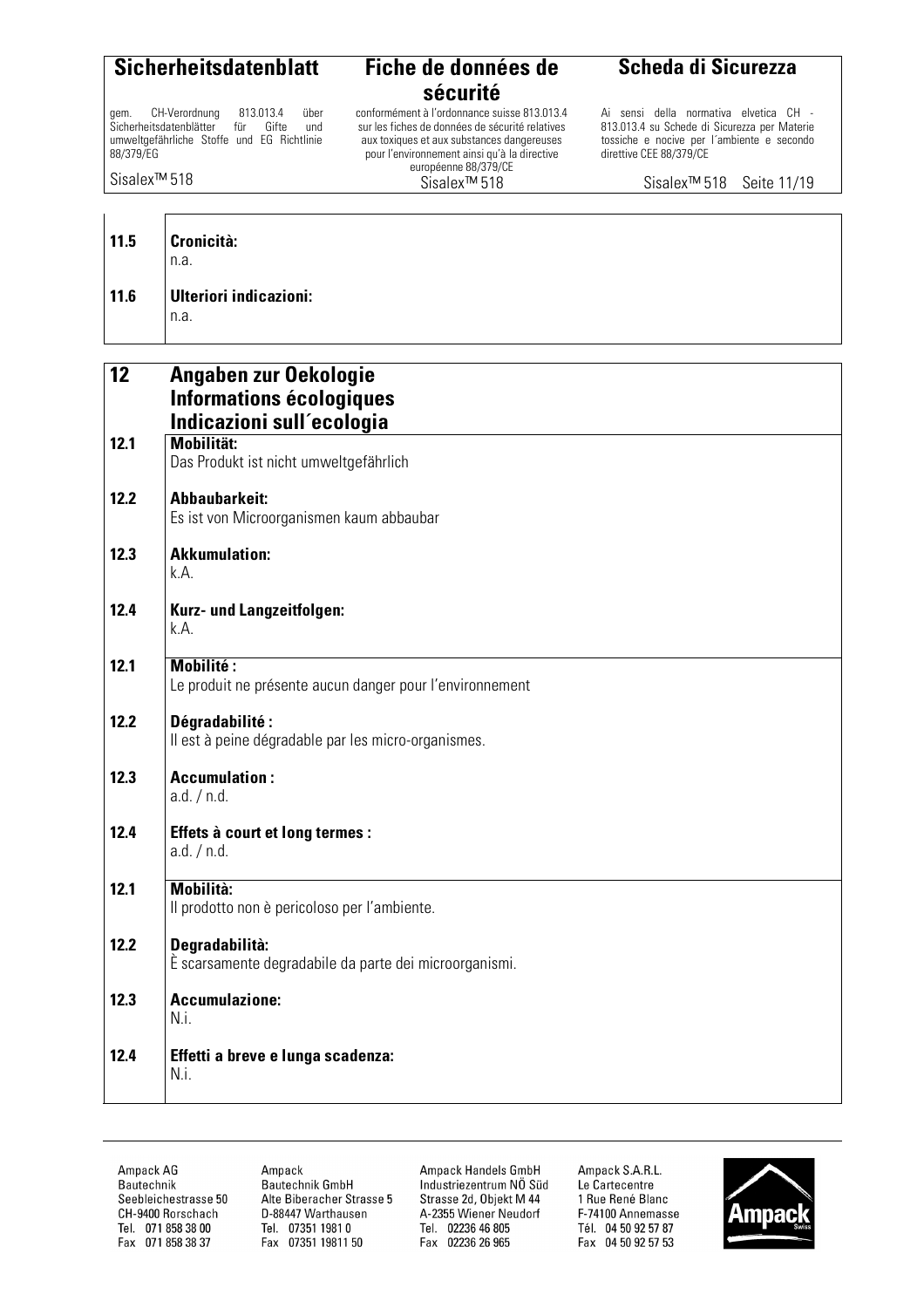gem. CH-Verordnung 813.013.4 über<br>Sicherheitsdatenblätter für Gifte und Sicherheitsdatenblätter umweltgefährliche Stoffe und EG Richtlinie 88/379/EG

Sisalex™ 518

### **sécurité**

conformément à l'ordonnance suisse 813.013.4 sur les fiches de données de sécurité relatives aux toxiques et aux substances dangereuses pour l'environnement ainsi qu'à la directive européenne 88/379/CE Sisalex™ 518

#### **Scheda di Sicurezza**

Ai sensi della normativa elvetica CH - 813.013.4 su Schede di Sicurezza per Materie tossiche e nocive per l´ambiente e secondo direttive CEE 88/379/CE

Sisalex™ 518 Seite 12/19

| 13   | <b>Hinweise zur Entsorgung</b>                                                                                                                                                                                                                                                                                                                                                  |  |  |
|------|---------------------------------------------------------------------------------------------------------------------------------------------------------------------------------------------------------------------------------------------------------------------------------------------------------------------------------------------------------------------------------|--|--|
|      | <b>Conseils d'élimination</b><br>Indicazioni per lo smaltimento                                                                                                                                                                                                                                                                                                                 |  |  |
| 13.1 | <b>Produkt:</b><br>Kleinere Mengen können mit dem normalen Hausmüll entsorgt werden, in Übereinstimmung mit den<br>lokalen Vorschriften. Grössere Mengen sollten in geeigneten Müllverbrennungsanlagen mit Abgasbe-<br>handlung verbrannt oder als nicht gefährlicher Industrieabfall gemäss den lokalen Vorschriften<br>deponiert werden.                                      |  |  |
| 13.2 | <b>Ungereinigte Verpackungen:</b><br>n.a.                                                                                                                                                                                                                                                                                                                                       |  |  |
| 13.1 | <b>Produit:</b><br>En petites quantités, il peut être éliminé avec les ordures ménagères normales conformément aux<br>prescriptions locales. En grandes quantités, il doit être incinéré dans une usine d'incinération des ordures<br>ménagères appropriée avec traitement des émissions de gaz ou mis à la décharge en tant que déchet<br>industriel inoffensif.               |  |  |
| 13.2 | <b>Emballages non nettoyés:</b><br>n.a.                                                                                                                                                                                                                                                                                                                                         |  |  |
| 13.1 | Prodotto:<br>I quantitativi limitati possono essere smaltiti con i normali rifiuti domestici, in conformità alle norme locali<br>vigenti. I quantitativi importanti dovrebbero essere bruciati negli inceneritori dei rifiuti adatti dotati di<br>trattamento dei gas di scarico o smaltiti come rifiuti industriali non pericolosi in conformità alle leggi locali<br>vigenti. |  |  |
| 13.2 | Imballaggi sporchi:<br>n.a.                                                                                                                                                                                                                                                                                                                                                     |  |  |
| 14   | <b>Angaben zum Transport</b>                                                                                                                                                                                                                                                                                                                                                    |  |  |
|      | Informations relatives au transport<br>Indicazioni per il trasporto                                                                                                                                                                                                                                                                                                             |  |  |
| 14.1 | Internationale Vorschriften:<br>k.A.                                                                                                                                                                                                                                                                                                                                            |  |  |

- **14.2 Landtransport ADR / RID:**  nicht beschränkt
- **14.3 Binnenschiffstransport ADNR:**  nicht beschränkt
- **14.4 Seeschiffsransport IMDG**: nicht beschränkt
- **14.5 Lufttransport ICAO/IATA:**  nicht beschränkt

Ampack AG Ampack Bautechnik GmbH Bautechnik Seebleichestrasse 50 Alte Biberacher Strasse 5 CH-9400 Rorschach D-88447 Warthausen Tel. 07351 1981 0 Tel. 071 858 38 00 Fax 071 858 38 37 Fax 07351 19811 50

Ampack Handels GmbH Industriezentrum NÖ Süd Strasse 2d, Objekt M 44 A-2355 Wiener Neudorf Tel. 02236 46 805 Fax 02236 26 965

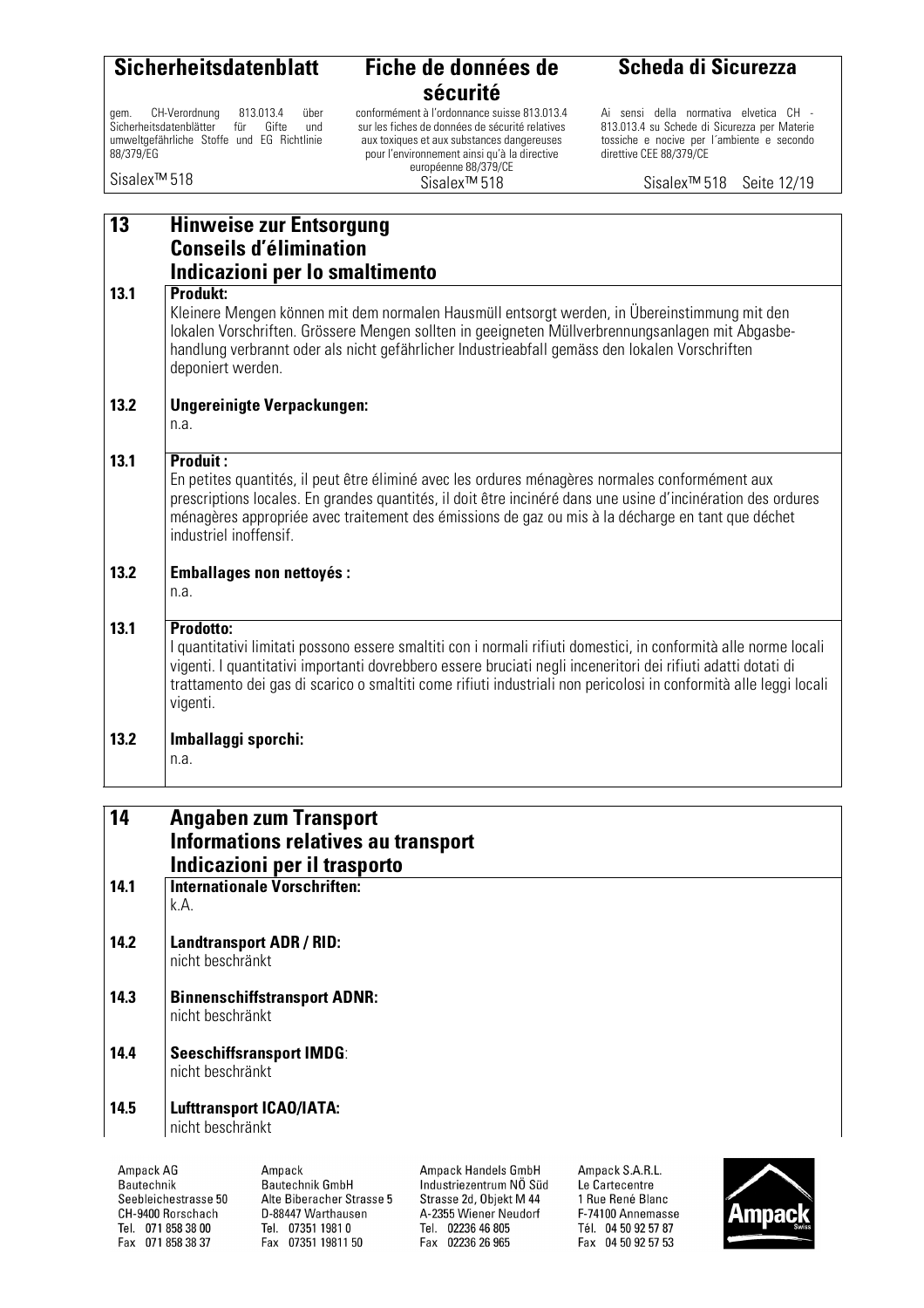gem. CH-Verordnung 813.013.4 über<br>Sicherheitsdatenblätter für Gifte und Sicherheitsdatenblätter umweltgefährliche Stoffe und EG Richtlinie 88/379/EG

Sisalex™ 518

ा

#### **Sicherheitsdatenblatt Fiche de données de sécurité**

conformément à l'ordonnance suisse 813.013.4 sur les fiches de données de sécurité relatives aux toxiques et aux substances dangereuses pour l'environnement ainsi qu'à la directive européenne 88/379/CE Sisalex™ 518

#### **Scheda di Sicurezza**

Ai sensi della normativa elvetica CH - 813.013.4 su Schede di Sicurezza per Materie tossiche e nocive per l´ambiente e secondo direttive CEE 88/379/CE

Sisalex™ 518 Seite 13/19

| 14.6      | <b>Richtiger technischer Name:</b><br>k.A.                  |                     |                 |  |
|-----------|-------------------------------------------------------------|---------------------|-----------------|--|
| 14.7      | <b>EmS-Nummer:</b><br>n.a.                                  |                     |                 |  |
| 14.8      | <b>MFAG-Nummer:</b><br>n.a.                                 |                     |                 |  |
| 14.9      | <b>Marine pollutant (Meeresschadstoff):</b><br>k.A.         |                     |                 |  |
| 14.0      | <b>Bemerkungen:</b><br>k.A.                                 |                     |                 |  |
| 14.1      | <b>Weitere Angaben:</b><br>k.A.                             |                     |                 |  |
| 14.1      | <b>Règlement international:</b><br>a.d. / n.d.              |                     |                 |  |
| 14.2      | <b>Transport par terre ADR / RID:</b><br>non restreint      |                     |                 |  |
| 14.3      | Transport par navigation intérieure ADNR :<br>non restreint |                     |                 |  |
| 14.4      | <b>Transport maritime IMDG:</b><br>non restreint            |                     |                 |  |
| 14.5      | <b>Transport aérien OACI/IATA:</b><br>non restreint         |                     |                 |  |
| 14.6      | Véritable nom technique :<br>a.d. / n.d.                    |                     |                 |  |
| 14.7      | <b>Numéro EmS:</b><br>n.a.                                  |                     |                 |  |
| 14.8      | <b>Numéro GSMU:</b><br>n.a.                                 |                     |                 |  |
| 14.9      | <b>Polluant marin:</b><br>a.d. / n.d.                       |                     |                 |  |
| 14.0      | <b>Remarques:</b><br>a.d. / n.d.                            |                     |                 |  |
| 14.1      | <b>Autres données:</b><br>a.d. / n.d.                       |                     |                 |  |
| Ampack AG | Ampack                                                      | Ampack Handels GmbH | Ampack S.A.R.L. |  |

Ampack AG Bautechnik Seebleichestrasse 50 CH-9400 Rorschach Tel. 071 858 38 00 Fax 071 858 38 37

Bautechnik GmbH Alte Biberacher Strasse 5 D-88447 Warthausen Tel. 07351 1981 0 Fax 07351 19811 50

Ampack Handels GmbH Industriezentrum NÖ Süd Strasse 2d, Objekt M 44 A-2355 Wiener Neudorf Tel. 02236 46 805 Fax 02236 26 965

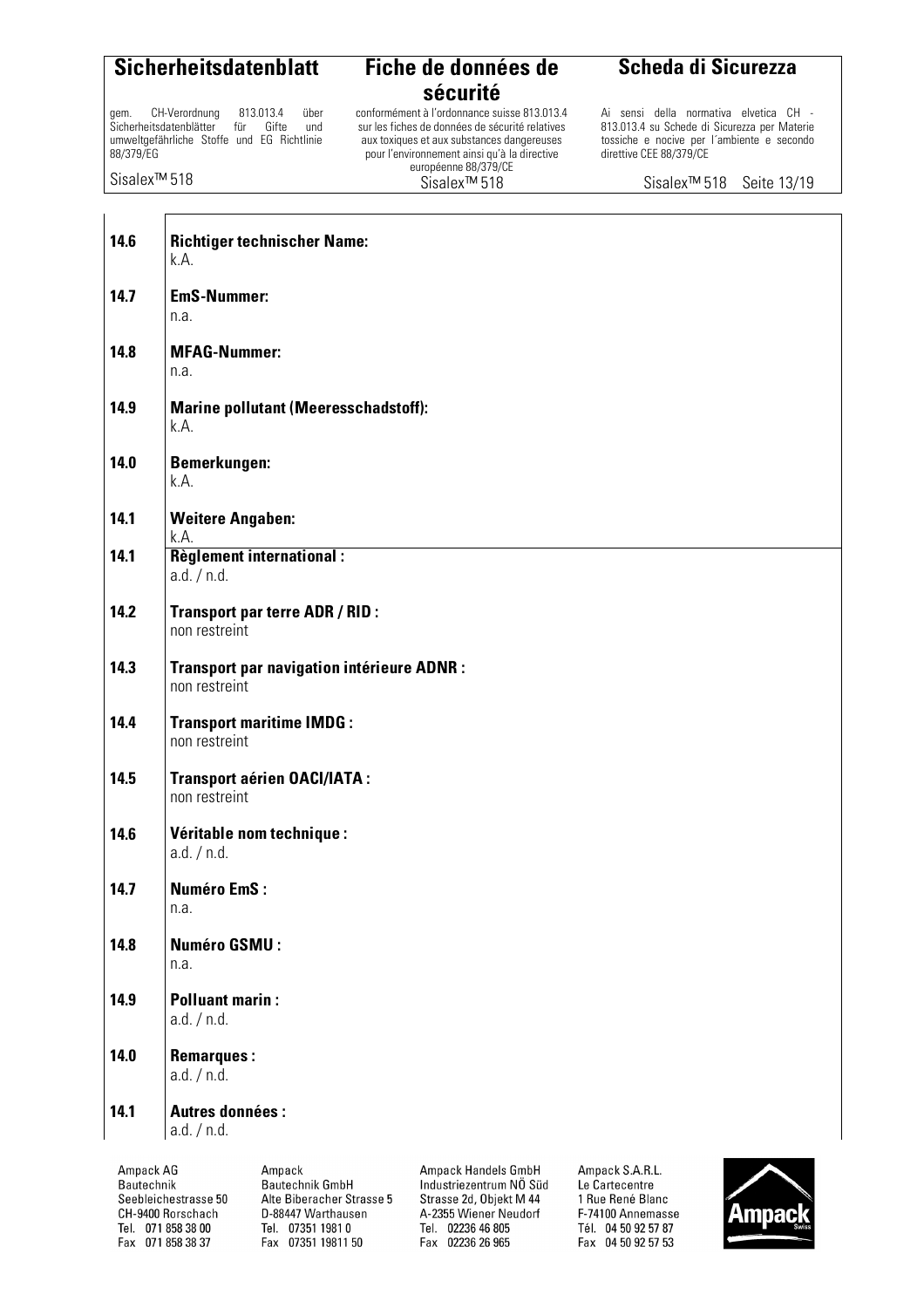gem. CH-Verordnung 813.013.4 über<br>Sicherheitsdatenblätter für Gifte und Sicherheitsdatenblätter umweltgefährliche Stoffe und EG Richtlinie 88/379/EG

Sisalex™ 518

 $\overline{1}$ 

### **sécurité**

conformément à l'ordonnance suisse 813.013.4 sur les fiches de données de sécurité relatives aux toxiques et aux substances dangereuses pour l'environnement ainsi qu'à la directive européenne 88/379/CE Sisalex™ 518

#### **Scheda di Sicurezza**

Ai sensi della normativa elvetica CH - 813.013.4 su Schede di Sicurezza per Materie tossiche e nocive per l´ambiente e secondo direttive CEE 88/379/CE

Sisalex™ 518 Seite 14/19

| 14.1 | Normative internazionali:<br>N.i.                         |
|------|-----------------------------------------------------------|
| 14.2 | Trasporto via terra ADR / RID:<br>nessuna limitazione     |
| 14.3 | Trasporto su acque interne ADNR:<br>nessuna limitazione   |
| 14.4 | Trasporto via mare IMDG:<br>nessuna limitazione           |
| 14.5 | Trasporto per via aerea ICAO/IATA:<br>nessuna limitazione |
| 14.6 | Denominazione tecnica precisa:<br>N.i.                    |
| 14.7 | <b>Numero EmS:</b><br>N.a.                                |
| 14.8 | <b>Numero MFAG:</b><br>N.a.                               |
| 14.9 | Inquinante marino:<br>N.i.                                |
| 14.0 | Annotazioni:<br>N.i.                                      |
| 14.1 | <b>Ulteriori indicazioni:</b><br>N.i.                     |

| $\overline{15}$ | <b>Vorschriften</b><br>Informations réglementaires |
|-----------------|----------------------------------------------------|
|                 | <b>Norme</b>                                       |
| 15.1            | Vorschriften:                                      |
|                 | Keine                                              |
| 15.2            | <b>Symbole:</b>                                    |
|                 | Keine                                              |
| 15.3            | Risikosätze: (R-Sätze)                             |
|                 | n.a.                                               |
| 15.4            | Sicherheitssätze: (S-Sätze)                        |
|                 | n.a.                                               |
|                 |                                                    |

Ampack AG Bautechnik Seebleichestrasse 50 CH-9400 Rorschach Tel. 071 858 38 00 Fax 071 858 38 37

Ampack Bautechnik GmbH Alte Biberacher Strasse 5 D-88447 Warthausen Tel. 07351 1981 0 Fax 07351 19811 50

Ampack Handels GmbH Industriezentrum NÖ Süd Strasse 2d, Objekt M 44 A-2355 Wiener Neudorf Tel. 02236 46 805 Fax 02236 26 965

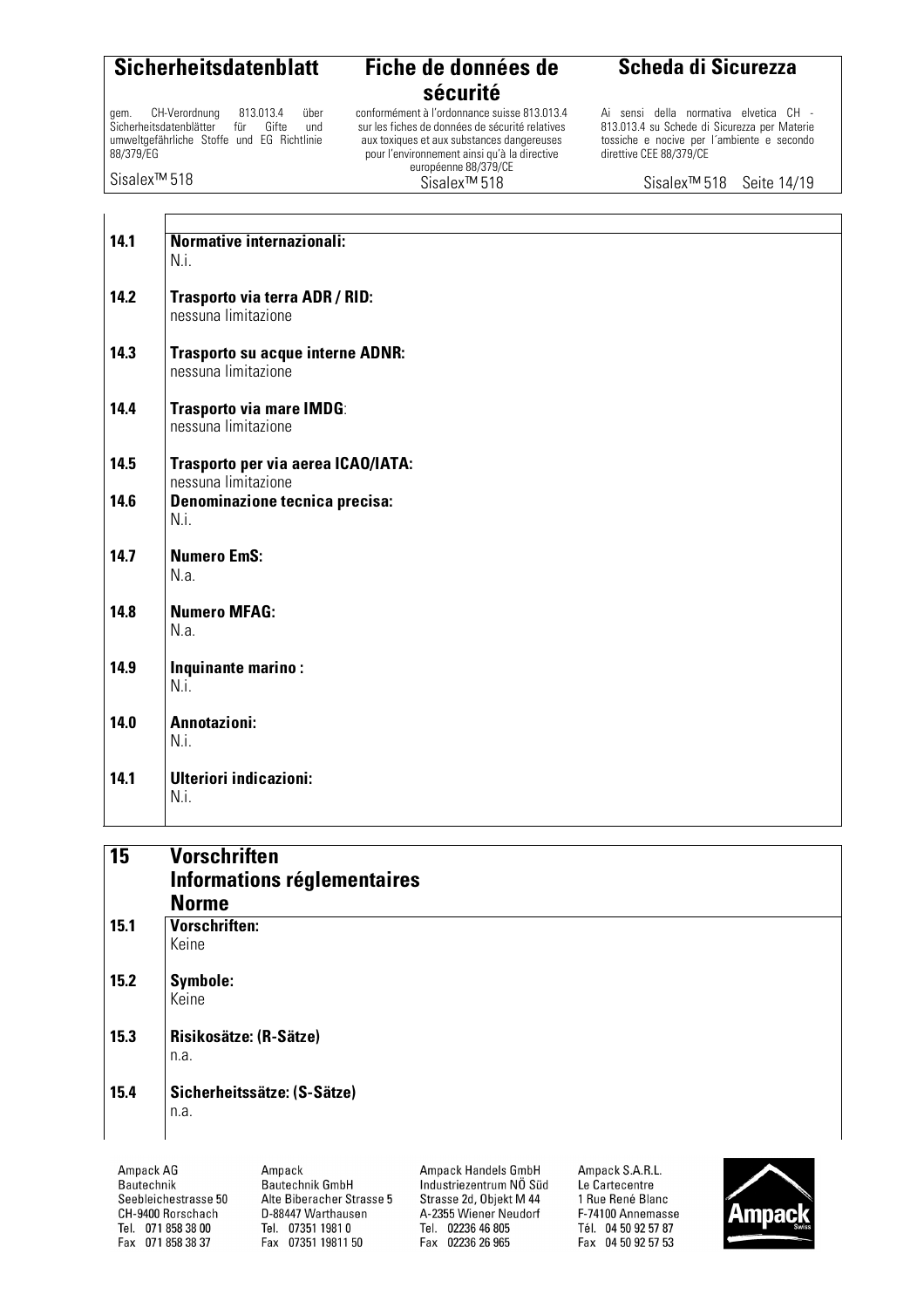gem. CH-Verordnung 813.013.4 über<br>Sicherheitsdatenblätter für Gifte und Sicherheitsdatenblätter umweltgefährliche Stoffe und EG Richtlinie 88/379/EG

Sisalex™ 518

### **sécurité**

conformément à l'ordonnance suisse 813.013.4 sur les fiches de données de sécurité relatives aux toxiques et aux substances dangereuses pour l'environnement ainsi qu'à la directive européenne 88/379/CE Sisalex™ 518

#### **Scheda di Sicurezza**

Ai sensi della normativa elvetica CH - 813.013.4 su Schede di Sicurezza per Materie tossiche e nocive per l´ambiente e secondo direttive CEE 88/379/CE

Sisalex™ 518 Seite 15/19

| 15.5 | <b>Gefahrbestimmende Komponenten:</b><br>k.A.                     |
|------|-------------------------------------------------------------------|
| 15.6 | <b>Besondere Kennzeichnung bestimmter Erzeugnisse:</b><br>Keine   |
| 15.7 | <b>Nationale Vorschriften:</b><br>keine                           |
| 15.1 | Informations réglementaires<br>aucune                             |
| 15.2 | Symbole:<br>aucune                                                |
| 15.3 | Phrases concernant les risques : (phrases R)<br>n.a.              |
| 15.4 | Phrases concernant les conseils de prudence : (phrases S)<br>n.a. |
| 15.5 | <b>Composants représentant un danger:</b><br>a.d. / n.d.          |
| 15.6 | Étiquetage spécial de certains produits :<br>aucune               |
| 15.7 | <b>Réglementation nationale:</b><br>aucune                        |
| 15.1 | <b>Normative:</b><br>nessuna                                      |
| 15.2 | Simboli:<br>nessuna                                               |
| 15.3 | Frasi di rischio (Frasi R):<br>n.a.                               |
| 15.4 | Frasi di sicurezza: (Frasi S)<br>n.a.                             |
| 15.5 | Componenti pericolosi:<br>N.i.                                    |
| 15.6 | Particolare contrassegno per definiti preparati:<br>nessuna       |
| 15.7 | <b>Normative nazionali:</b><br>nessuna                            |

Ampack AG Bautechnik Seebleichestrasse 50 CH-9400 Rorschach Tel. 071 858 38 00 Fax 071 858 38 37

Ampack Bautechnik GmbH Alte Biberacher Strasse 5 D-88447 Warthausen Tel. 07351 1981 0 Fax 07351 19811 50

Ampack Handels GmbH Industriezentrum NÖ Süd Strasse 2d, Objekt M 44 A-2355 Wiener Neudorf Tel. 02236 46 805 Fax 02236 26 965

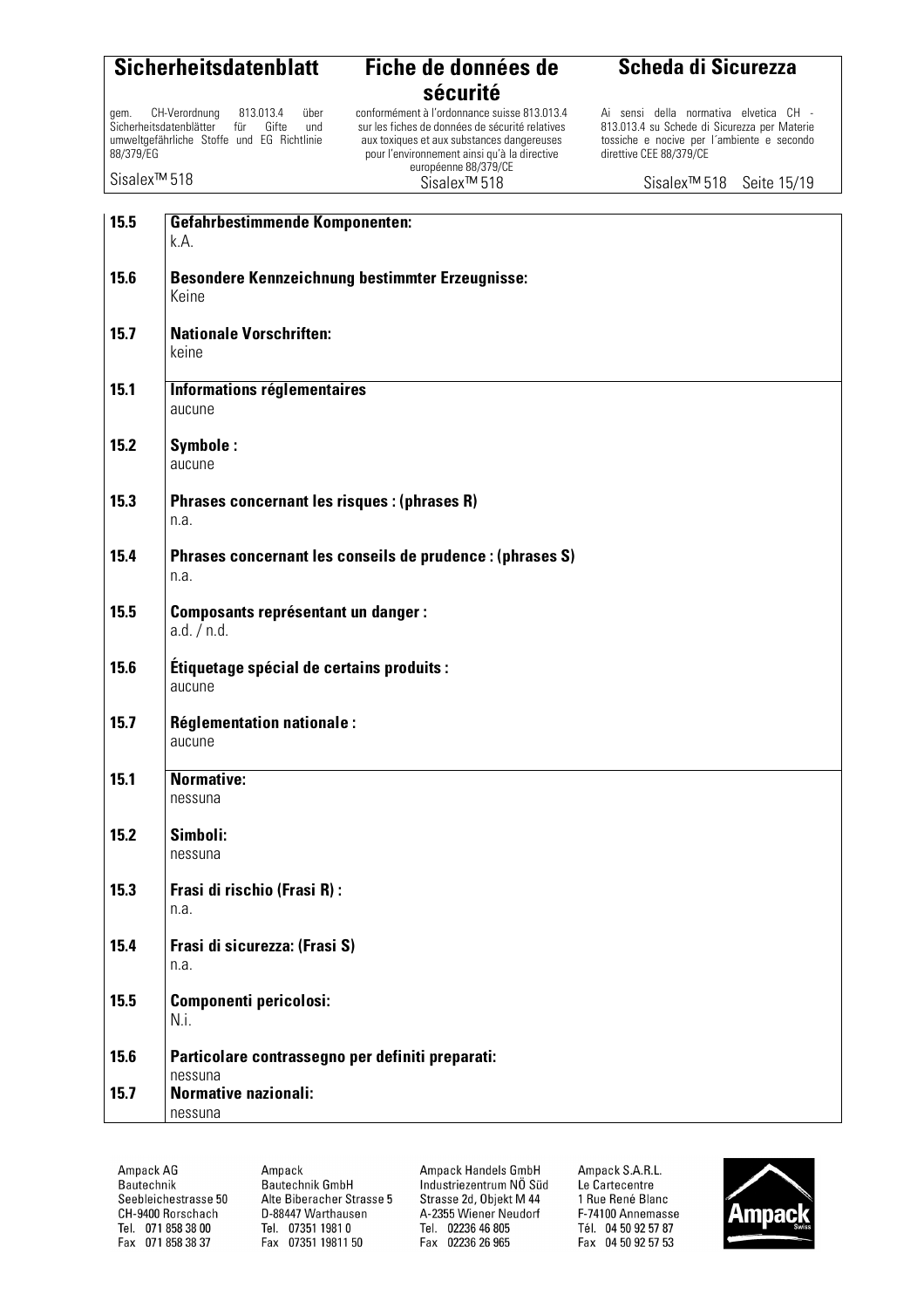gem. CH-Verordnung 813.013.4 über<br>Sicherheitsdatenblätter für Gifte und Sicherheitsdatenblätter umweltgefährliche Stoffe und EG Richtlinie 88/379/EG

Sisalex™ 518

### **sécurité**

conformément à l'ordonnance suisse 813.013.4 sur les fiches de données de sécurité relatives aux toxiques et aux substances dangereuses pour l'environnement ainsi qu'à la directive européenne 88/379/CE Sisalex™ 518

#### **Scheda di Sicurezza**

Ai sensi della normativa elvetica CH - 813.013.4 su Schede di Sicurezza per Materie tossiche e nocive per l´ambiente e secondo direttive CEE 88/379/CE

Sisalex™ 518 Seite 16/19

#### **16 Sonstige Angaben Autres données :**

#### **Altre indicazioni**

#### **Sonstige Angaben:**

k.A.

#### **Weitere Informationen:**

Die Angaben stützen sich auf den heutigen Stand unserer Kenntnisse. Sie sollen unsere Produkte im Hinblick auf Sicherheitserfordernisse beschreiben und haben somit nicht die Bedeutung, bestimmte Eigenschaften zuzusichern.

#### **Datenblattausstellender Bereich:**

Anwendungstechnik

#### **Autres données :**

a.d. / n.d.

#### **Autres informations :**

Les données précédentes reposent sur l'état actuel de nos connaissances. Elles décrivent les mesures de précaution à prendre vis à vis de nos produits et ne constituent donc pas une garantie des caractéristiques énoncées.

#### **Service auteur de la fiche de données de sécurité :**

Technique d'application

#### **Altre indicazioni:**

N.i.

#### **Ulteriori informazioni:**

I dati forniti si basano sullo stato attuale delle nostre conoscenze. Tali indicazioni hanno lo scopo di descrivere i nostri prodotti in relazione alle esigenze di sicurezza e non garantiscono quindi in modo vincolante particolari caratteristiche.

#### **Dipartimento / ufficio da cui viene redatta la scheda di sicurezza:**

Tecnologie di applicazione

#### **Etiketten Étiquettes Etichette**

keine aucune nessuna

> Ampack AG **Bautechnik** Seebleichestrasse 50 CH-9400 Rorschach Tel. 071 858 38 00 Fax 071 858 38 37

Amnack **Bautechnik GmbH** Alte Biberacher Strasse 5 D-88447 Warthausen Tel. 07351 1981 0 Fax 07351 19811 50

Ampack Handels GmbH Industriezentrum NÖ Süd Strasse 2d, Objekt M 44 A-2355 Wiener Neudorf Tel. 02236 46 805 Fax 02236 26 965

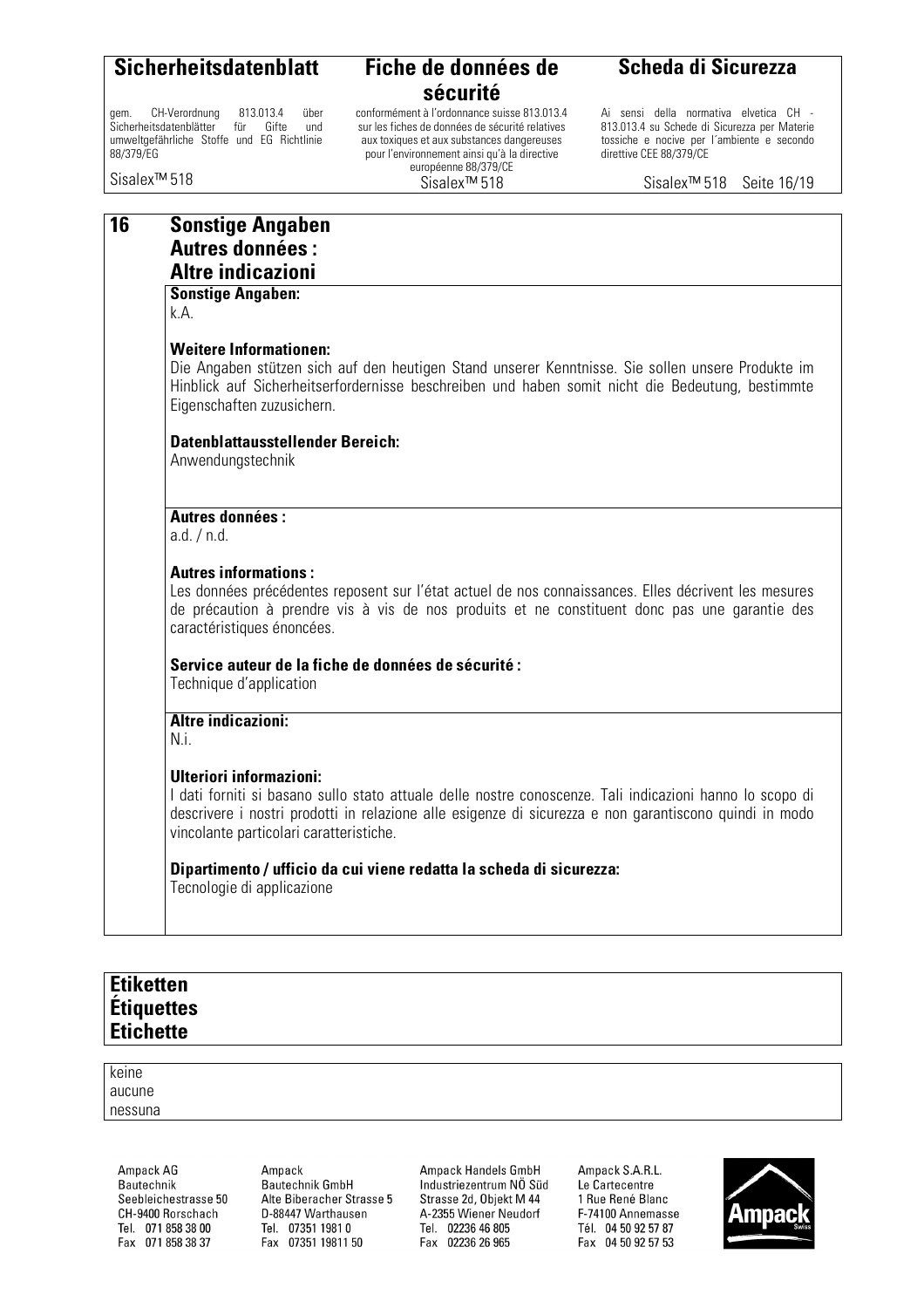gem. CH-Verordnung 813.013.4 über<br>Sicherheitsdatenblätter für Gifte und

umweltgefährliche Stoffe und EG Richtlinie

**sécurité** 

conformément à l'ordonnance suisse 813.013.4 sur les fiches de données de sécurité relatives aux toxiques et aux substances dangereuses pour l'environnement ainsi qu'à la directive européenne 88/379/CE Sisalex™ 518

**Scheda di Sicurezza**

Ai sensi della normativa elvetica CH - 813.013.4 su Schede di Sicurezza per Materie tossiche e nocive per l´ambiente e secondo direttive CEE 88/379/CE

Sisalex™ 518 Seite 17/19

Sisalex™ 518

88/379/EG

Sicherheitsdatenblätter

#### **allgemein généralités generalità**

| $k.A =$ keine Angaben / nicht bestimmt    | $n.a.$ = nicht anwendbar |
|-------------------------------------------|--------------------------|
| a.d./n.d. = aucune donnée / non déterminé | $n.a. = non applicable$  |
| N.i = nessuna indicazione                 | $N.a = non$ applicabile  |
|                                           |                          |

| Erstellt am:          |                    | Revidiert am:   |
|-----------------------|--------------------|-----------------|
| Établie le :          | 22.04.2003/bp      | Révisée le :    |
| Redatto il:           |                    | Revisionato il: |
| Ausgeführte Aenderung |                    |                 |
| Modification apportée |                    |                 |
| Modifiche             |                    |                 |
| Verteiler intern:     |                    | Versandt am:    |
| Diffusion (interne):  |                    | Envoyée le :    |
| Diffusione interna:   |                    | Spedito il:     |
| Verteiler extern:     |                    | Versandt am:    |
| Diffusion (externe) : |                    | Envoyée le :    |
| Diffusione esterna:   | $\cdots$<br>$\sim$ | Spedito il:     |

g:Ampack/Bruggmann/Anwendungstechnik/Sicherheitsdatenblätter/Bahnenprodukte/Dampfbremsen

Ampack AG Bautechnik Seebleichestrasse 50 CH-9400 Rorschach Tel. 071 858 38 00 Fax 071 858 38 37

Ampack Bautechnik GmbH Alte Biberacher Strasse 5 D-88447 Warthausen Tel. 07351 1981 0 Fax 07351 19811 50

Ampack Handels GmbH Industriezentrum NÖ Süd Strasse 2d, Objekt M 44 A-2355 Wiener Neudorf Tel. 02236 46 805 Fax 02236 26 965

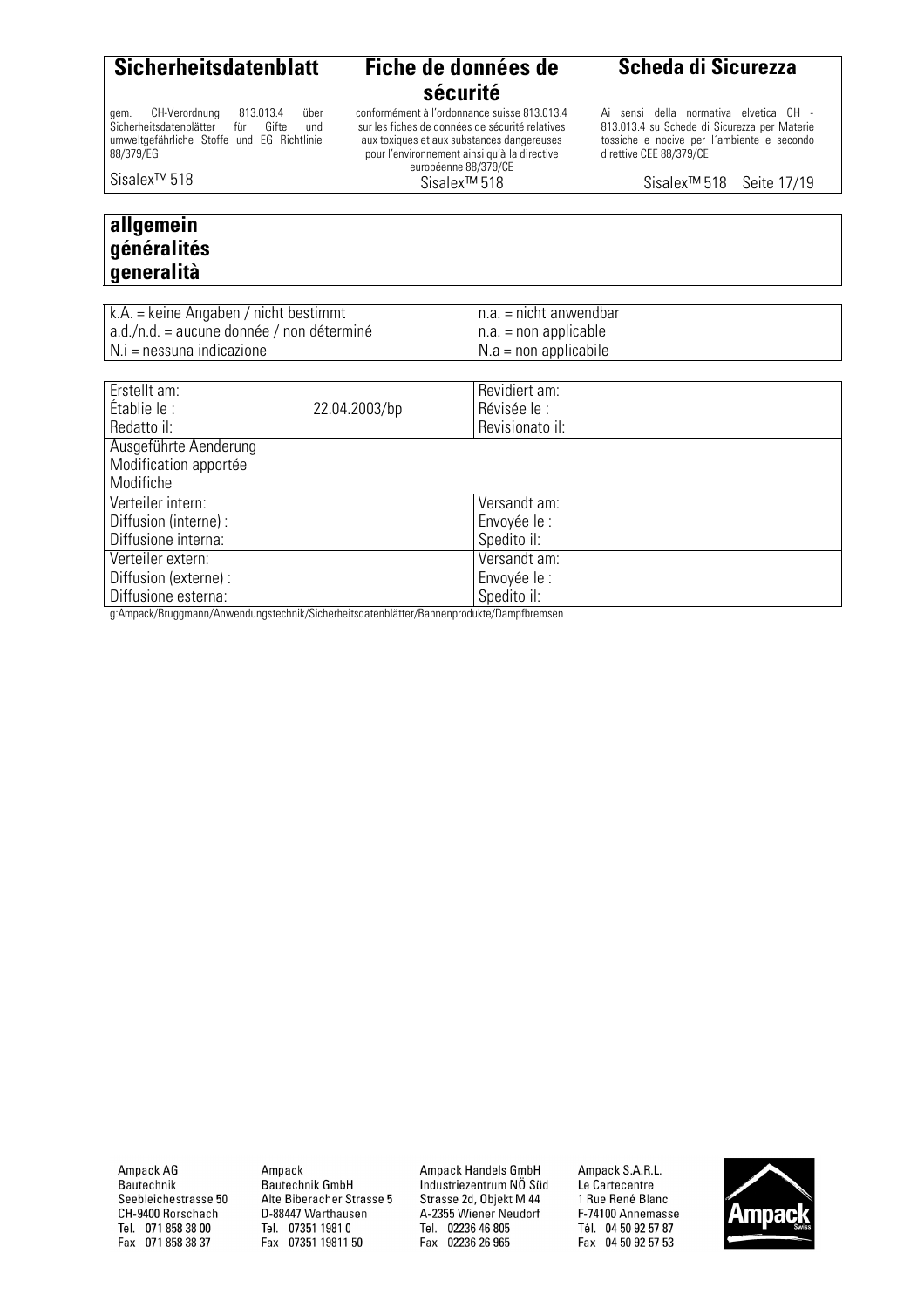## sD: >1'800 m

# Sisalmpack gehört Sicherheit zum auch aus der Australer- aus **Sisaler aus der Australer** aus **Sisaler aus der Australer** aus **Sisaler aus der Australer** aus der **Sisaler aus der Australer** aus der Scherheit zum aus der Aus

**Dampf- und Feuchtigkeitssperre Barrière vapeur et d'humidité Barriera vapore e barriera contro l'umidità Vapour and moisture barrier**

# **150 cm x 50 m**  75 m2

| Technische Angaben                              | <b>Données techniques</b>              | <b>Dati tecnici</b>              | <b>Technical details</b>                      |                  |                  |
|-------------------------------------------------|----------------------------------------|----------------------------------|-----------------------------------------------|------------------|------------------|
| Rollenmasse                                     | Dimension des rouleaux                 | Dimensioni dei rotoli            | <b>Roll dimensions</b>                        |                  |                  |
| Länge                                           | Longueur                               | Lunghezza                        | length                                        | 50 <sub>m</sub>  | <b>EN 1848-2</b> |
| <b>Breite</b>                                   | Largeur                                | Larghezza                        | width                                         | 1,5m             | EN 1848-2        |
| Fläche                                          | Surface                                | Superficie                       | area                                          | $75 \text{ m}^2$ |                  |
| s <sub>D</sub> -Wert                            | Valeur sp                              | Valore sp                        | s <sub>D</sub> value                          | $>1'800$ m       | EN ISO 12 572    |
| Gewicht                                         | Poids                                  | Peso                             | Weight                                        | 298 $g/m^2$      | EN 1849-2        |
| <b>Dicke</b>                                    | Epaisseur                              | Spessore                         | <b>Thickness</b>                              | $0,28$ mm        |                  |
| Reissfestigkeit                                 | Résistance à la déchirure              | Resistenza allo strappo          | Tear resistance                               |                  |                  |
| längs                                           | sens longitudinal                      | longitudinale                    | longitudinal                                  | 680 N/5 cm       | EN 12 311-2/A    |
| quer                                            | sens transversal                       | trasversale                      | transverse                                    | 400 N/5 cm       | EN 12 311-2/A    |
| Widerstand gegen<br>Weiterreissen (Nagelschaft) | Résistance à la déchirure<br>(au clou) | Resistenza allo strappo (chiodi) | Resistance to further tearing<br>(nail shaft) |                  |                  |
| längs                                           | sens longitudinal                      | longitudinale                    | longitudinal                                  | 65N              | EN 12 310-1      |
| quer                                            | sens transversal                       | trasversale                      | transverse                                    | 65N              | EN 12 310-1      |

CE EN13984:2005-02/2007

| <b>Technische Angaben</b>            | <b>Données techniques</b>                | <b>Dati tecnici</b>                           | <b>Technical details</b>           |                                             |                                 |
|--------------------------------------|------------------------------------------|-----------------------------------------------|------------------------------------|---------------------------------------------|---------------------------------|
| <b>Brandverhalten</b>                | Réaction au feu                          | Comportamento al fuoco                        | Fire performance                   |                                             | <b>EN ISO 11 925-</b><br>2:2002 |
| Klassierung nach                     | Classement selon                         | Classificazione secondo                       | classification to                  | E                                           | EN 13 501-1                     |
| <b>Brandkennziffer</b>               | Classe d'incendie                        | Indice d'incendio                             | Fire class                         | 4.3                                         | <b>VKF</b>                      |
| Wasserdichtheit                      | Résistance à la penetration<br>de l'eau  | Resistenza contro<br>le infiltrazioni d'acqua | Resistance to water<br>penetration | bestanden<br>existant<br>superato<br>passed | <b>EN 1928</b>                  |
| Überlappungsbreite                   | Largeur de recouvrement                  | Larghezza della<br>sovrapposizione            | Width of overlap                   | $10 \text{ cm}$                             |                                 |
| Scherwiderstand der<br>Fugennähte    | Résistance au cisaillement des<br>joints | Resistenza alla forza di taglio<br>dei giunti | Shear resistance of joints         |                                             | EN 12 317-2                     |
| längs                                | sens longitudinal                        | longitudinale                                 | longitudinal                       | 265 N                                       |                                 |
| quer                                 | sens transversal                         | trasversale                                   | transverse                         | 195 N                                       |                                 |
| Dauerhaftigkeit gegen<br>Alterung    | Résistance au vieillissement             | Resistenza all'invecchiamento                 | Resistance to ageing               | bestanden<br>existant<br>superato<br>passed | EN 1928:2001                    |
| Dauerhaftigkeit gegen<br>Chemikalien | Résistance aux agents<br>chimiques       | Resistenza agli agenti chimici                | Resistance to chemicals            | bestanden<br>existant<br>superato<br>passed | <b>EN 13</b><br>984:2004/C      |

System. Nicht nur der Materialersatz auch die Ein- und Ausbaukosten sowie Folgeschäden sind gedeckt.

Les produits Ampack sont synonymes de sécurité. La garantie couvre non seulement le remplacement des matériaux, mais également les frais d'installation et de second oeuvre.

La sicurezza fa parte del sistema Ampack. La garanzia Ampack non copre unicamente il materiale sostitutivo, bensì anche i costi di rimozione e di posa.

Security is part of the system at Ampack. We cover the cost of removal and replacement, and consequential damage, as well as the replacement materials.



Ampack AG Seebleichestrasse 50 Postfach • CH-9401 Rorschach T +41 (0)71 858 38 00 F +41 (0)71 858 38 37 ampack@ampack.ch www.ampack.ch



Ampack Handels GmbH Wiedengasse 25 A-6840 Götzis T 05523 53433 F 05523 53426 ampack@ampack.at www.ampack.at

Ampack Italia s.r.l Viale Stazione 7 39100 Bolzano Tel. 0471 053 475 Fax 0471 053 476 ampack@ampackitalia.it www.ampackitalia.it

Ampack Bautechnik GmbH Wallbrunnstrasse 24 79539 Lörrach Tel. 07621 1610264 Fax. 07621 1611627 ampack@ampack.de www.ampack.de

Ampack S.A.R.L. Le Cartecentre 1, rue René Blanc F-74100 Annemasse Tél. 04 50 83 70 54 Fax 04 50 83 70 53 ampack@ampack.fr